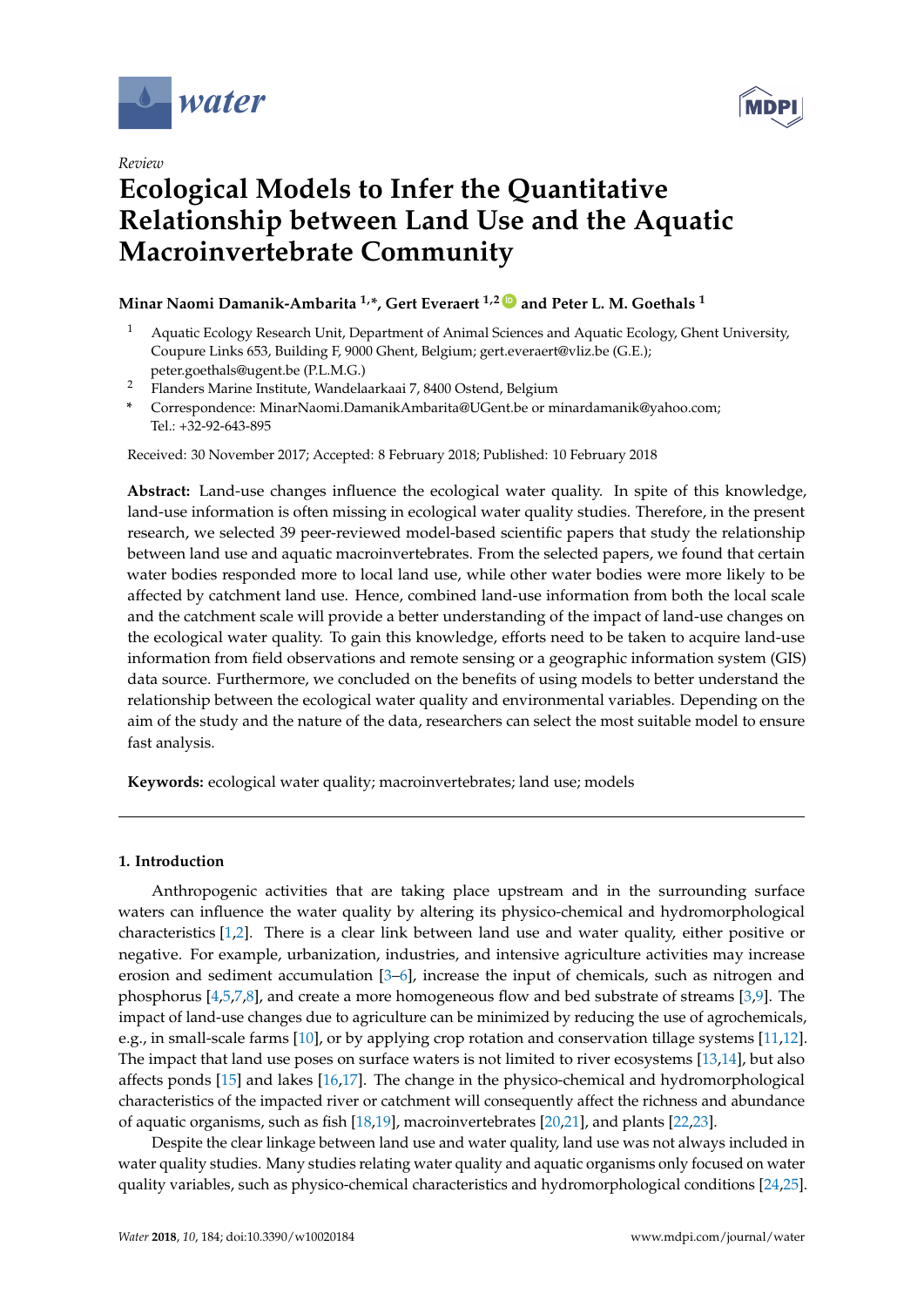Other studies only focused on the potential effects of a certain type of land use on the water quality (e.g., residential [\[26\]](#page-19-2), agriculture [\[27\]](#page-19-3), mining [\[16\]](#page-18-11), and forest [\[28\]](#page-19-4)) or the occurrence of certain aquatic organisms [\[29](#page-19-5)[–31\]](#page-19-6). Restoration projects focused sometimes only on monitoring water chemistry or the change in hydromorphological conditions, instead of addressing land use as the main cause [\[32,](#page-19-7)[33\]](#page-19-8). Previous studies performed by Berger et al. [\[34\]](#page-19-9) at 184 German rivers quantified the benefit of the inclusion of land use in studying water quality to improve ecological quality from diffuse pollution. Shrestha et al. [\[35\]](#page-19-10) and Bussi et al. [\[36\]](#page-19-11) also included land use in their studies. Shrestha et al. [\[35\]](#page-19-10) successfully studied related water yield and nutrient release into it in Onkaparinga catchment (Australia), while Bussi et al. [\[36\]](#page-19-11) studied the water quality of the River Thames catchment (UK).

When land use is included in the study, it is important to consider its spatiotemporal aspects, because land use that takes place within different locations, sizes, and times provokes various biogeochemical and hydrological responses [\[1\]](#page-17-0). However, the spatial coverage of studies that assess the impact of land use varies largely. To date, there is no consensus on whether the impacts of land use are only present within the local or direct vicinity [\[3](#page-17-2)[,37](#page-19-12)[,38\]](#page-19-13), within a certain buffer zone [\[39\]](#page-19-14), or as wide as the catchment area [\[40,](#page-19-15)[41\]](#page-19-16) of the surface water. Some researchers have studied the impacts of land use on the water quality based on a single monitoring campaign [\[13,](#page-18-8)[14\]](#page-18-9) or based on a long time data-series, such as within three time periods of 1971, 1985, and 1999 [\[42\]](#page-19-17), over 75 years [\[1\]](#page-17-0), and over the past century [\[43\]](#page-19-18). Unfortunately, Tu [\[42\]](#page-19-17), Pilgrim et al. [\[1\]](#page-17-0), and McDonald et al. [\[43\]](#page-19-18) only studied land-use impacts on physico-chemical characteristics of the water, thus the impact of land use on macroinvertebrates or other aquatic biotas is unidentified. Studies of land-use impact on water quality also vary in the applied methods of acquiring the land-use data. Several studies were based on field observations [\[44,](#page-20-0)[45\]](#page-20-1), geographic information system (GIS) data [\[1,](#page-17-0)[40\]](#page-19-15), or combined methods and sources [\[13](#page-18-8)[,46\]](#page-20-2). Methods bring highly variable outcomes that are difficult to compare with each other.

Due to the complexity of aquatic ecosystems, water quality studies can be challenging. Aquatic ecosystems are influenced by multiple variables, and it is difficult to decide which variable to focus on in the studies. In this context, using ecological models for studying water quality can be beneficial [\[47–](#page-20-3)[50\]](#page-20-4). Slevers et al. [\[51\]](#page-20-5) used linear mixed effects models to assess trout response to the change in riparian conditions in North America, Europe, South America, and Australia, while Ferreira et al. [\[52\]](#page-20-6) used partial least squares regression models to assess water quality degradation and biodiversity decline (fish and macroinvertebrates) as the consequence of anthropogenic pressures. Other models, such as random forest models for diatom [\[53\]](#page-20-7), multiple regression for macroinvertebrates [\[34\]](#page-19-9), and boosted regression trees for fish and macroinvertebrates [\[54\]](#page-20-8), have also been used in ecological-related studies that integrated land-use data.

Based on published articles in Web of Science, we reviewed water quality studies where land use was determined to be a key stressor influencing the presence of aquatic organisms. We selected studies that implemented ecological models to infer and quantify the relation between macroinvertebrate communities and environmental variables in river ecosystems. We discuss how we shall better study the impacts of land use on macroinvertebrates in developing countries where available updated land-use information is limited. We also recommend an integrated approach of evaluating land-use impacts on macroinvertebrates. Throughout the manuscript, the term ecological water quality is used to define water quality based on aquatic organisms, especially macroinvertebrates.

#### **2. Materials and Methods**

The internationally peer-reviewed papers were accessed via the Web of Science for the period between 1955 and 23 May 2017. The search was performed by including the key words 'water quality', 'macroinvertebrate\*', and 'river\*' and excluding the key word 'diatom\*' as topic, then continuing with the key word(s) 'land use\*' and 'model\*' as topic and title, in substitution (Figure [1\)](#page-2-0). During the search, we found that several papers had studied ecological water quality based on macroinvertebrates and diatoms. As our primary focus and expertise was on aquatic macroinvertebrates, we excluded papers that solely dealt with diatoms. Using 'land use' as key word(s) in the title resulted in 15 papers, while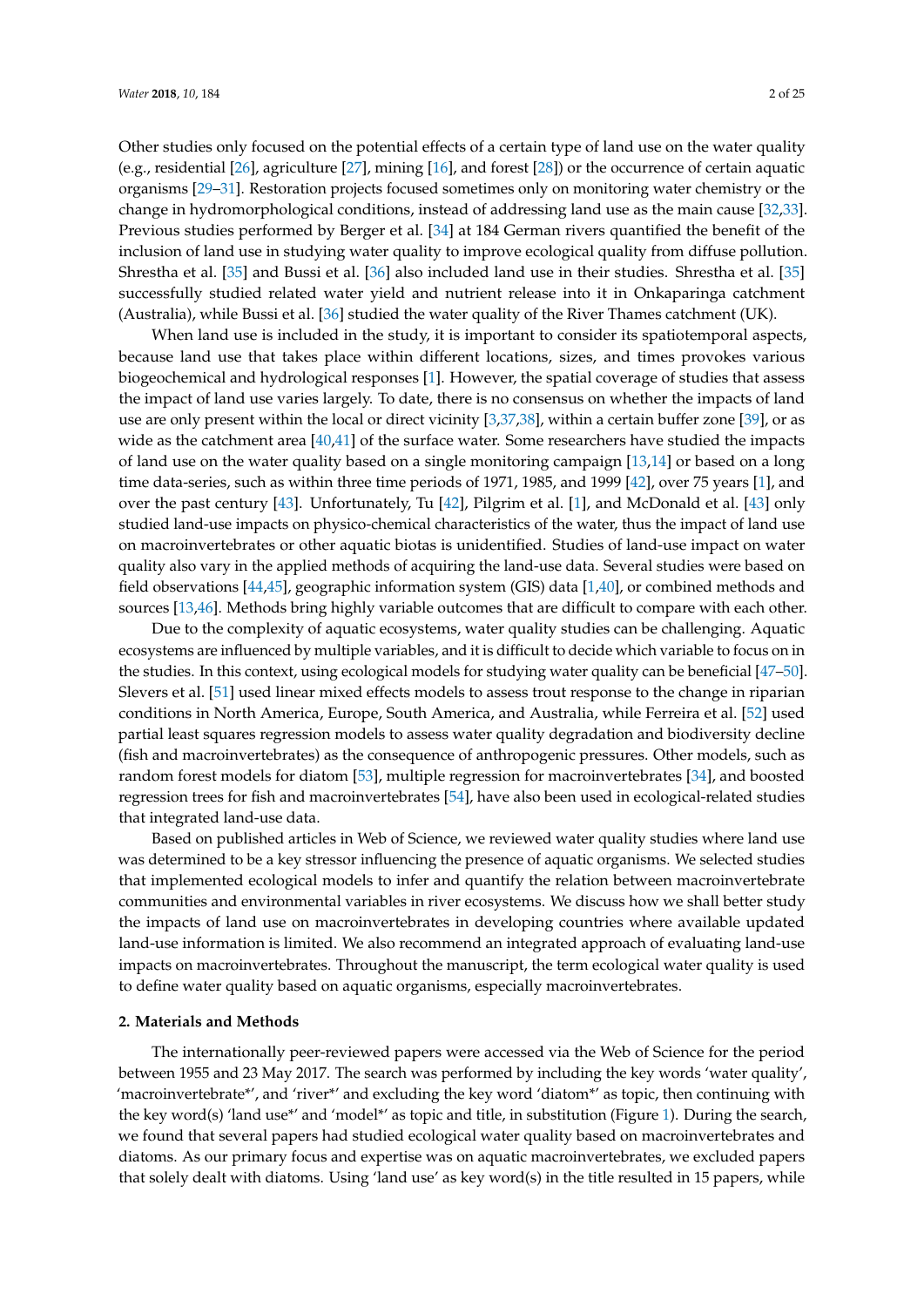<span id="page-2-0"></span>using 'model\*' as a key word in the title resulted in 28 papers (Figure [1\)](#page-2-0). Note that four papers among these 28 papers were also listed in the 15 papers. Hence, in total 39 (=  $15 + 28 - 4$ ) papers were retained that covered a wide range of internationally available studies related to our objectives.



**Figure 1.** Scheme of search category and key word(s) for paper selection in the Web of Science and **Figure 1.** Scheme of search category and key word(s) for paper selection in the Web of Science and the number of resulting papers.

The papers were assessed in terms of input variables included in the models, spatial scale of The papers were assessed in terms of input variables included in the models, spatial scale of land-use information, ecological community that is assessed, biological index used, type of ecological index threats (SWOT) and the contract of the contract of the contract of the contract of the contract of the contract o model, and country of study. A strengths, weaknesses, opportunities, and threats (SWOT) analysis was was utilized to evaluate the use of models in ecological water quality studies and the inclusion of land-use vertical to provide a set of models in exception of land-use information in the analysis. Finally, the methods were compiled to provide a recommendation for worldwide studies, especially in developing countries.

# **3. Ecological Water Quality Studies and Land Use 3. Ecological Water Quality Studies and Land Use**

# *3.1. Introduction 3.1. Introduction*

Most of the 39 papers used macroinvertebrate data identified up to family level (19 papers, Table [1\)](#page-3-0). Seventeen papers used macroinvertebrate data up to species or genus level for most taxa and up to family level for the remaining taxa, while two papers only used order level and one paper did not mention the level of identification. Macroinvertebrate data were collected either from .<br>national/regional databases (20 papers) or during tailor-designed sampling campaigns (19 papers). Macroinvertebrate sampling was done mainly using the kick-net method (13 papers) or the surber method (4 papers), while 2 papers did not mention the type of sampling they performed. Several papers studied macroinvertebrate data based on taxa richness (16 papers), using various biotic indices .<br>(17 papers), or various diversity indices, such as Simpson's diversity and the Shannon–Wiener index (2 papers), or a combination of biotic and diversity indices (4 papers). In one paper, the authors performed their assessment based on biological, physiological, and ecological macroinvertebrate traits [\[13\]](#page-18-8), while in two other papers, the assessment was based on the functional feeding group [\[55](#page-20-9)[,56\]](#page-20-10).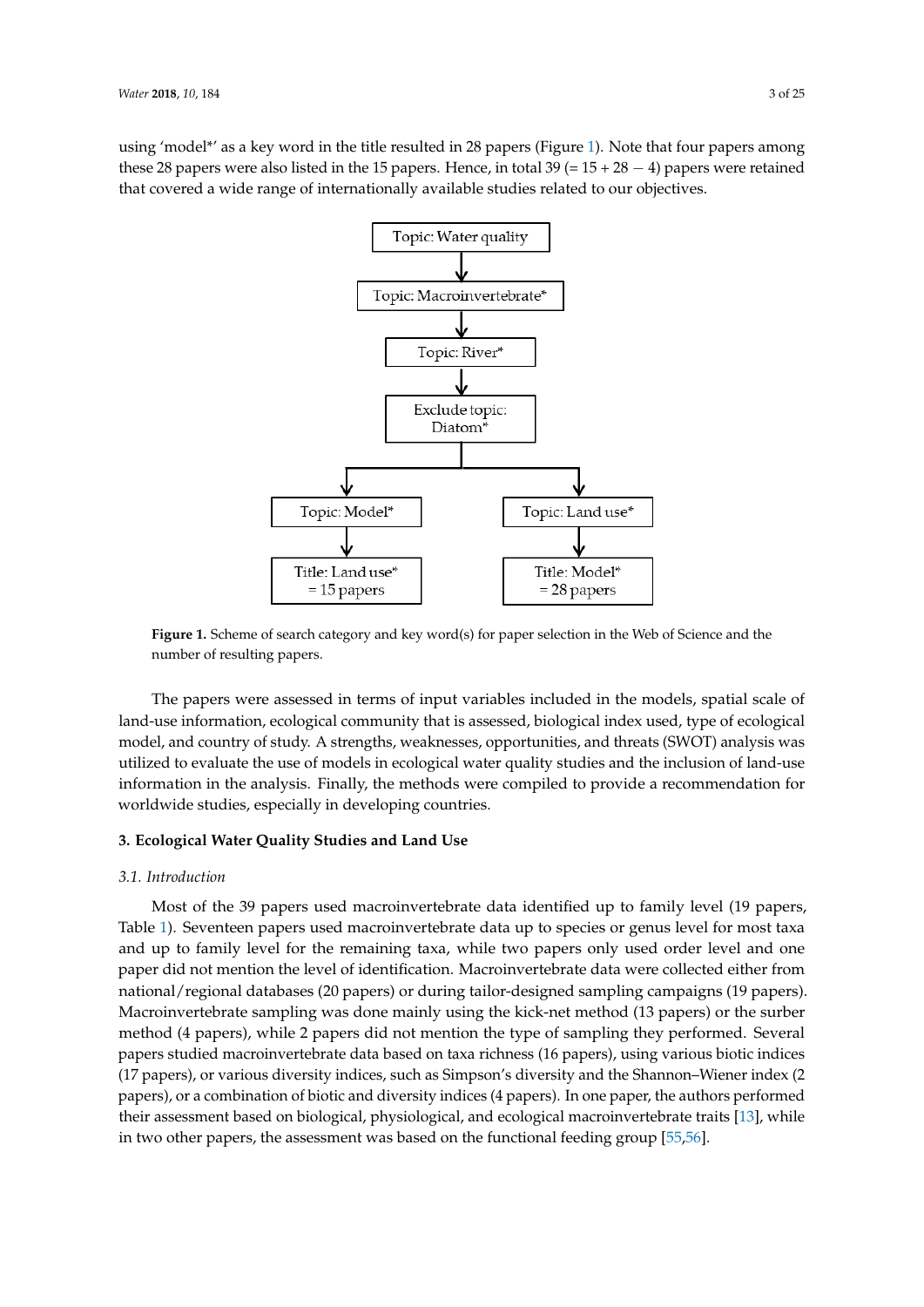**Table 1.** Macroinvertebrate data used in the selected papers; kick: kick net, surber: surber sampler, slack: slack sampler.

<span id="page-3-0"></span>

| <b>Identification Level</b>                                                                                                                                                                                                                                                                                                                                                                                                                                         |                                                                                                                                                                                                                                                                                                                                                                                                                      |                                                                    | Data Source             |                                                                                                                                                                                                                                                                                                                                                                                                                                                                                                                                                                                                 |                                                                                                                                                                                                                                                                                                                                                                                                                                                                                                                                                                          | <b>Biotic Index</b>                                                                                                                                                                                                                                                                                                                                                                                                         |                                                                                                                                                                                                                                                                                                                                                                                                                                                                                                                                       |                                                                                                                                     |
|---------------------------------------------------------------------------------------------------------------------------------------------------------------------------------------------------------------------------------------------------------------------------------------------------------------------------------------------------------------------------------------------------------------------------------------------------------------------|----------------------------------------------------------------------------------------------------------------------------------------------------------------------------------------------------------------------------------------------------------------------------------------------------------------------------------------------------------------------------------------------------------------------|--------------------------------------------------------------------|-------------------------|-------------------------------------------------------------------------------------------------------------------------------------------------------------------------------------------------------------------------------------------------------------------------------------------------------------------------------------------------------------------------------------------------------------------------------------------------------------------------------------------------------------------------------------------------------------------------------------------------|--------------------------------------------------------------------------------------------------------------------------------------------------------------------------------------------------------------------------------------------------------------------------------------------------------------------------------------------------------------------------------------------------------------------------------------------------------------------------------------------------------------------------------------------------------------------------|-----------------------------------------------------------------------------------------------------------------------------------------------------------------------------------------------------------------------------------------------------------------------------------------------------------------------------------------------------------------------------------------------------------------------------|---------------------------------------------------------------------------------------------------------------------------------------------------------------------------------------------------------------------------------------------------------------------------------------------------------------------------------------------------------------------------------------------------------------------------------------------------------------------------------------------------------------------------------------|-------------------------------------------------------------------------------------------------------------------------------------|
| <b>Family Level</b>                                                                                                                                                                                                                                                                                                                                                                                                                                                 | <b>Mostly Species or</b><br>Genus Level, Some<br>Up to Family Level                                                                                                                                                                                                                                                                                                                                                  | Order Level                                                        | No Information          | Sampling (Kick, Surber)                                                                                                                                                                                                                                                                                                                                                                                                                                                                                                                                                                         | National/Regional<br><b>Databases</b>                                                                                                                                                                                                                                                                                                                                                                                                                                                                                                                                    | No Biotic index,<br><b>Only Taxa Richness</b>                                                                                                                                                                                                                                                                                                                                                                               | Biotic Index (e.g.,<br>Hilsenhoff, EPT,<br><b>BMWP, ASPT)</b>                                                                                                                                                                                                                                                                                                                                                                                                                                                                         | <b>Diversity Indices</b><br>(Simpson's Diversity,<br>Shannon-Wiener<br>Index)                                                       |
| Abouali et al. [57],<br>Alemneh et al. [58],<br>Alvarez-Cabria et al.<br>[59], Baltazar et al.<br>$[60]$ , Cortes et al. $[13]$ ,<br>[61], Einheuser et al.<br>$[62]$ , Erba et al. $[63]$ ,<br>Forio et al. [64], Forio<br>et al. [65], Hrodey et<br>al. [66], Hughes et al.<br>[40], Mantyka-Pringle<br>et al. [67], Moreno et<br>al. [68], Pearson et al.<br>[55], Sanchez et al.<br>$[69]$ , Sheldon et al.<br>[70], Woznicki et al.<br>[71], Zhang et al. [72] | Barton [73],<br>Bennetsen et al. [74],<br>Carlisle and Hawkins<br>[75], Carlisle and<br>Meador [76], Clapcott<br>et al. [77], Dahm and<br>Hering [54], Davies<br>and Jackson [78], Feio<br>et al. [79], Feio et al.<br>[80], Guse et al. [81],<br>Hawkins et al. [82].<br>Hawkins and Yuan<br>[83], Maloney and<br>Weller [84], Schmalz<br>et al. [41], Sueyoshi et<br>al. [31], Terrado et al.<br>[85], Weigel [56] | Lock and<br>Goethals [86],<br>Lock and<br>Goethals <sup>[87]</sup> | Van Sickle et al.<br>88 | Alemneh et al. [58] kick,<br>Baltazar et al. [60] kick,<br>Barton [73] kick, Cortes et<br>al. $[13]$ ,<br>Damanik-Ambarita et al.<br>[61] kick, Erba et al. [63]<br>surber, Feio et al. [80]<br>kick, Forio et al. [64] kick,<br>Forio et al. [65] kick,<br>Hawkins et al. [82]<br>surber, Hrodey et al. [66]<br>Ekman dredge + kick +<br>surber, Lock and<br>Goethals [86] kick, Lock<br>and Goethals [87] kick,<br>Maloney and Weller [84]<br>kick, Moreno et al. [68]<br>surber, Pearson et al. [55]<br>kick, Schmalz et al. [41],<br>Sueyoshi et al. [31] surber,<br>Zhang et al. [72] kick | Abouali et al. [57],<br>Alvarez-Cabria et al.<br>[59] kick, Bennetsen<br>et al. [74], Carlisle<br>and Hawkins [75]<br>slack, Carlisle and<br>Meador [76] slack,<br>Clapcott et al. [77]<br>kick + surber, Dahm<br>and Hering [54],<br>Davies and Jackson<br>[78], Einheuser et al.<br>$[62]$ , Feio et al. $[79]$<br>kick, Guse et al. [81],<br>Hawkins and Yuan<br>[83], Hughes et al.<br>[40], Mantyka-Pringle<br>et al. [67], Sanchez et<br>al. [69], Sheldon et al.<br>[70], Terrado et al.<br>[85], Van Sickle et al.<br>[88], Weigel [56],<br>Woznicki et al. [71] | Alemneh et al. [58],<br>Bennetsen et al. [74],<br>Carlisle and Hawkins<br>[75], Carlisle and<br>Meador [76], Dahm<br>and Hering [54],<br>Davies and Jackson<br>[78], Feio et al. [79],<br>Feio et al. [80], Guse<br>et al. [81], Hawkins et<br>al. [82], Hawkins and<br>Yuan [83], Lock and<br>Goethals [86], Lock<br>and Goethals [87],<br>Mantyka-Pringle et al.<br>[67], Schmalz et al.<br>[41], Sueyoshi et al.<br>[31] | Abouali et al. [57].<br>Alvarez-Cabria et al.<br>[59], Baltazar et al.<br>$[60]$ , Barton $[73]$ ,<br>Clapcott et al. [77],<br>Cortes et al. [13],<br>Damanik-Ambarita et<br>al. [61], Einheuser et<br>al. [62], Erba et al.<br>$[63]$ , Forio et al. $[64]$ ,<br>Forio et al. $[65]$ ,<br>Hrodey et al. [66],<br>Hughes et al. [40],<br>Maloney and Weller<br>[84], Pearson et al.<br>[55], Sanchez et al.<br>$[69]$ , Sheldon et al.<br>[70], Van Sickle et al.<br>[88], Weigel [56],<br>Woznicki et al. [71],<br>Zhang et al. [72] | Baltazar et al. [60],<br>Erba et al. $[63]$ ,<br>Moreno et al. [68],<br>Pearson et al. [55],<br>Terrado et al. [85],<br>Weigel [56] |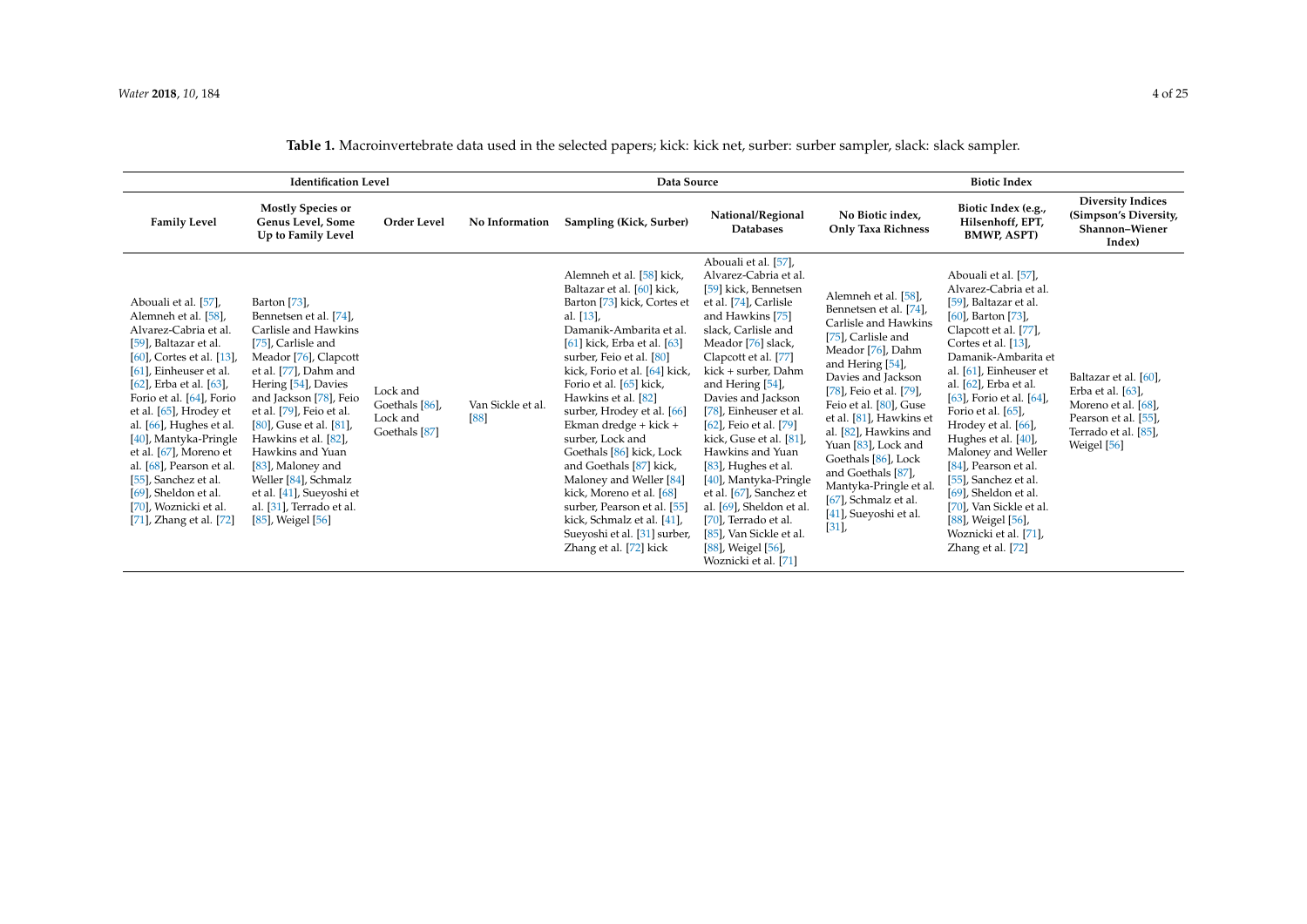The compiled papers suggested that more studies addressed urban and industrial land uses. Moreover, urban and industrial areas pose more negative consequences toward aquatic ecosystems (seven papers), compared to agricultural areas (five papers). A combination of agricultural and urban was also considered to negatively influence the aquatic ecosystems (three papers, Table [2\)](#page-5-0). This result corroborated with the report published by the United Nations Environment Program (UNEP, Table [A1\)](#page-17-4). The UNEP has published a list of economic activities with their effects on aquatic ecosystems where industries were identified to pose the most threats toward aquatic ecosystems [\[89\]](#page-22-5). However, many papers only included land-use information to support the analysis but did not specifically study land-use effect on the aquatic ecosystems. Moreover, several papers did not mention land-use classification following the typical classification system (e.g., urban, agricultural, and forest). Depending on the purpose of the study, land use was sometimes classified into more detailed classes (e.g., heavy and light pastoral [\[77\]](#page-21-21)).

Studies on the effect of land use on ecological water quality in developing countries are still limited. From the 39 selected papers, only eight studies were performed in developing countries (Table [A2\)](#page-17-5). Four of these studies were performed in South America, three studies were done in Asia, and one study was done in Africa. However, it is possible that most studies in developing countries have been published in local journals that are not accessible via the Web of Science portal.

Most of the 39 studies mainly focused on the local or riparian scale, and only 25% of the papers studied land-use effects at both local or riparian and catchment scales. Among the 39 papers, only two papers included land-use change (temporal aspect, Table [A2\)](#page-17-5) and five papers studied effects of land-use change by creating a scenario of future conditions (Table [A2\)](#page-17-5).

The land-use information is collected in different ways. In addition to the conventional way of field observation, other observation methods and data sources for acquiring land-use data exist (Table [A3\)](#page-17-6). For example, land-use data have been collected via remote sensing [\[62](#page-20-19)[,85\]](#page-22-6); GIS sources [\[67](#page-21-22)[,80\]](#page-21-23), an available national database; or a combination of the methods and sources (Table [A3\)](#page-17-6). A national database and a GIS can be available in various forms, e.g., shape file and digital map; however, this was not always specified in the selected papers. Hence, both were considered as separate sources in Table [A3.](#page-17-6) By combining different methods and data sources, the area coverage of land-use information can be enlarged beyond the dimensions of field observation.

As explained by Kuemmerle et al. [\[90\]](#page-22-7), the limited availability of comparable land-use data is due to varying land-use categories between disciplines. Another reason is that adequate approaches to quantify land use and integrate various data sources are often missing. The problem is observed more in developing countries, where sometimes countries lack consistent data collection and data-sharing frameworks among institutions [\[90\]](#page-22-7).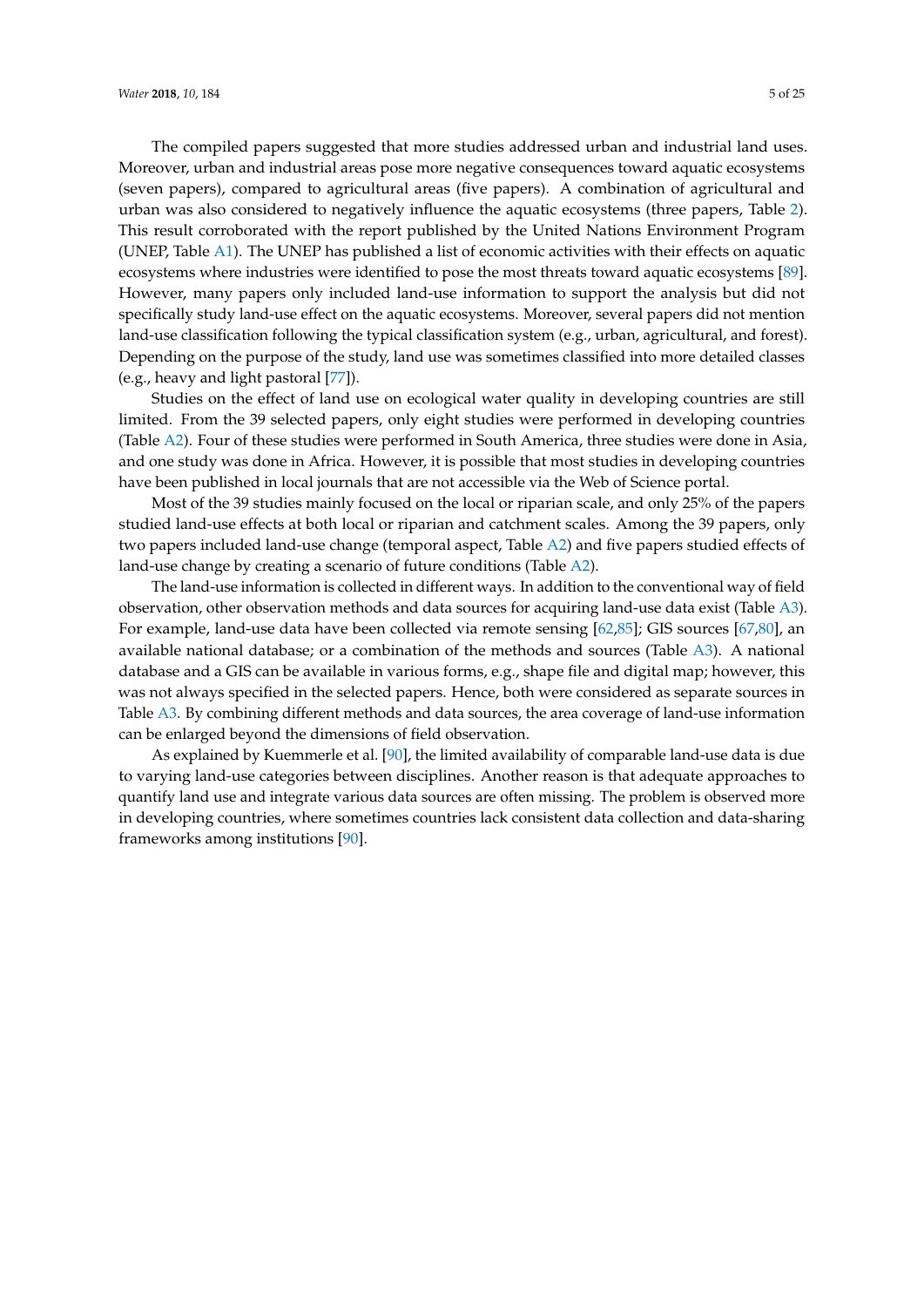<span id="page-5-0"></span>

| <b>Used Land-Use Information</b>                                      | <b>Land-Use Effects</b>                                                                |                                                                                                                                                                            |                                                                                                                                                                                                                                                                                                              |  |  |
|-----------------------------------------------------------------------|----------------------------------------------------------------------------------------|----------------------------------------------------------------------------------------------------------------------------------------------------------------------------|--------------------------------------------------------------------------------------------------------------------------------------------------------------------------------------------------------------------------------------------------------------------------------------------------------------|--|--|
|                                                                       | Positive                                                                               | <b>Not Defined or Not Studied</b>                                                                                                                                          |                                                                                                                                                                                                                                                                                                              |  |  |
| Urban, industrial                                                     |                                                                                        | Alemneh et al. [58], Baltazar et al. [60],<br>Carlisle and Meador [76], Cortes et al. [13],<br>Lock and Goethals [87], Lock and Goethals<br>$[86]$ , Sanchez et al. $[69]$ |                                                                                                                                                                                                                                                                                                              |  |  |
| Agricultural (arable, pasture, orchard, etc.)                         |                                                                                        | Barton [73], Hrodey et al. [66], Pearson et al.<br>[55], Sueyoshi et al. [31], Weigel [56]                                                                                 |                                                                                                                                                                                                                                                                                                              |  |  |
| Forest                                                                | Sheldon et al. [70]                                                                    |                                                                                                                                                                            |                                                                                                                                                                                                                                                                                                              |  |  |
| Agricultural + urban                                                  |                                                                                        | Maloney and Weller [84], Van Sickle et al. [88],<br>Zhang et al. [72]                                                                                                      |                                                                                                                                                                                                                                                                                                              |  |  |
| Land use is divided into clear classes                                |                                                                                        |                                                                                                                                                                            | Abouali et al. [57], Alvarez-Cabria et al. [59],<br>Clapcott et al. [77], Dahm and Hering [54],<br>Damanik-Ambarita et al. [61], Erba et al. [63],<br>Feio et al. [79], Feio et al. [80], Forio et al. [64],<br>Forio et al. [65], Hawkins et al. [82],<br>Mantyka-Pringle et al. [67], Woznicki et al. [71] |  |  |
| Land use classification is not provided                               |                                                                                        |                                                                                                                                                                            | Bennetsen et al. [74], Davies and Jackson [78],<br>Hawkins and Yuan [83], Moreno et al. [68]                                                                                                                                                                                                                 |  |  |
| Scenario best management practices                                    | Einheuser et al. [62], Hughes et al. [40],<br>Schmalz et al. [41], Terrado et al. [85] |                                                                                                                                                                            |                                                                                                                                                                                                                                                                                                              |  |  |
| Scenario crop rotations                                               |                                                                                        | Guse et al. [81]                                                                                                                                                           |                                                                                                                                                                                                                                                                                                              |  |  |
| Mixed use (combination of agricultural,<br>residential, forest, etc.) |                                                                                        | Carlisle and Hawkins [75]                                                                                                                                                  |                                                                                                                                                                                                                                                                                                              |  |  |

## **Table 2.** Effects of land use based on the selected published papers.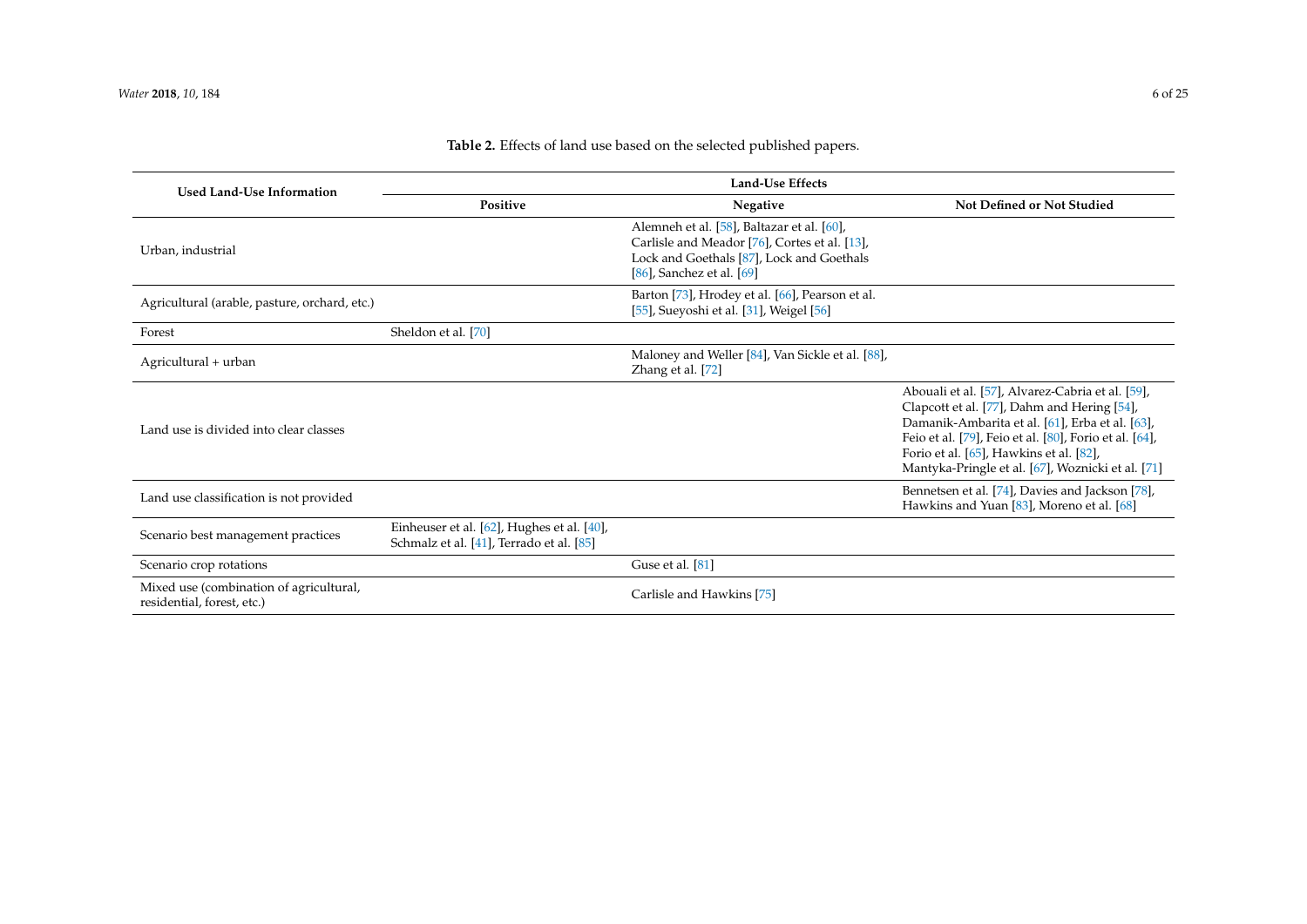#### *3.2. Local or Riparian Land-Use Scale*

Most of the selected papers included land-use information at local or riparian scale as this information can be relatively easily collected through field observations during a dedicated sampling campaign [\[58](#page-20-20)[,60](#page-20-21)[,73\]](#page-21-24) (Table [3\)](#page-6-0). Here, we considered a riparian zone (as described by Crétaz and Barten [\[91\]](#page-22-8)) to be comprised of a stream valley and terrace slope, including stream channel, floodplain, and parts of adjacent uplands where aquatic and terrestrial ecosystems interact. A riparian zone acts as storage for flood waters, organic material, and nutrients that are transported from uplands to streams. However, the function of a riparian zone varies according to residence time of pollutants in the buffer, the thickness of the unsaturated zone, and the upland land use [\[91\]](#page-22-8). Having defined our view on the riparian zone, note that in scientific literature the term local was sometimes used for riparian land use. Therefore, in this review we have combined local and riparian into one scale. Here, we provide examples of scales from selected papers and other land-use-related studies (Table [3\)](#page-6-0). Several studies have confirmed the importance of local land use on the water quality [\[61\]](#page-20-22). For example, Sanchez et al. [\[69\]](#page-21-25) studied the importance of urban and Hawkins and Yuan [\[83\]](#page-21-26) studied the influence of agricultural areas where human interventions are generally expanded until the edge of the streams. However, many studies included the information of local land use but did not specifically assess its potential effects on the water quality [\[78](#page-21-27)[,82\]](#page-21-28) or did not find its importance on the ecological water quality after analyses [\[79\]](#page-21-29).

<span id="page-6-0"></span>**Table 3.** Various scales in quantifying land use at local or riparian and catchment scales from selected papers and other land-use-related studies: unless otherwise mentioned, the local scale is not described as length, width, or radius; scale is given as length  $\times$  width.

| Local or Riparian Scale<br>(m)           | <b>Authors</b>                                                        | Catchment Scale (km <sup>2</sup> ) | <b>Authors</b>                |
|------------------------------------------|-----------------------------------------------------------------------|------------------------------------|-------------------------------|
| 30                                       | Abouali et al. [57], Hrodey et al. [66]                               | 17                                 | Rios-Touma et al. [92]        |
| 1000 radius                              | Cortes et al. [13], Feio et al. [80]                                  | 6378                               | Waite [93]                    |
| 150 radius                               | Molina et al. [94]                                                    | 33                                 | Molina et al. [94]            |
| 10, 100, 250, 500, 1000, 2000            | Usio et al. [95]                                                      | 447                                | Lee et al. $[96]$             |
| 50, 100, 250, 500, 1000, 2500            | Thornhill et al. [15]                                                 | 5896                               | Wen et al. [97]               |
| 250 radius                               | de Morais et al. [98]                                                 | 181                                | Raymond and<br>Vondracek [99] |
| $200 \times 300$                         | Jayawardana et al. [100]                                              | 765                                | Jayawardana et al. [100]      |
| 500-, 1000-, 2500-, 5000 $\times$<br>100 | Dahm and Hering [54]                                                  | 173                                | Merriam et al. [101]          |
| 100, 1000                                | Meyer et al. $[102]$                                                  | 35                                 | Carvalho et al. [103]         |
| 500 length or radius                     | Erba et al. [63], Pearson et al. [55],<br>Mantyka-Pringle et al. [67] | 2000                               | Bellucci et al. [104]         |
| 30, 120 width                            | Van Sickle et al. [88]                                                | 9162                               | Park et al. [39]              |

#### *3.3. Catchment or Regional Land-Use Scale*

The effect of land use at catchment scale has not been studied as much as the impact of land use at local or riparian scale (only seven out of 39 papers studied it), despite the potential impact that land use at catchment scale poses on the ecological water quality. Since the area coverage of a catchment can be relatively large (i.e., of a large river), it requires relatively more time and human resources to assess the land use through field observation. Remote sensing via satellite images and aerial surveys [\[77\]](#page-21-21) and available GIS data [\[31\]](#page-19-6) are common methods and sources in assessing the catchment land use. The scale of catchment land use varies and is not always mentioned (examples in Table [3\)](#page-6-0). Some studies did not classify the catchment land use or did not study specifically its effects on the ecological water quality [\[59\]](#page-20-24). However, Carlisle and Hawkins [\[75\]](#page-21-31) and Carlisle and Meador [\[76\]](#page-21-32) successfully defined land-use effects at catchment scale on the macroinvertebrate. They found the degree of land-use effects following a sequence of land-use classes: mixed land use and urban were reported to have the most adverse effects, whereas forests posed a positive effect. Lastly, Woznicki et al. [\[71\]](#page-21-33) assessed and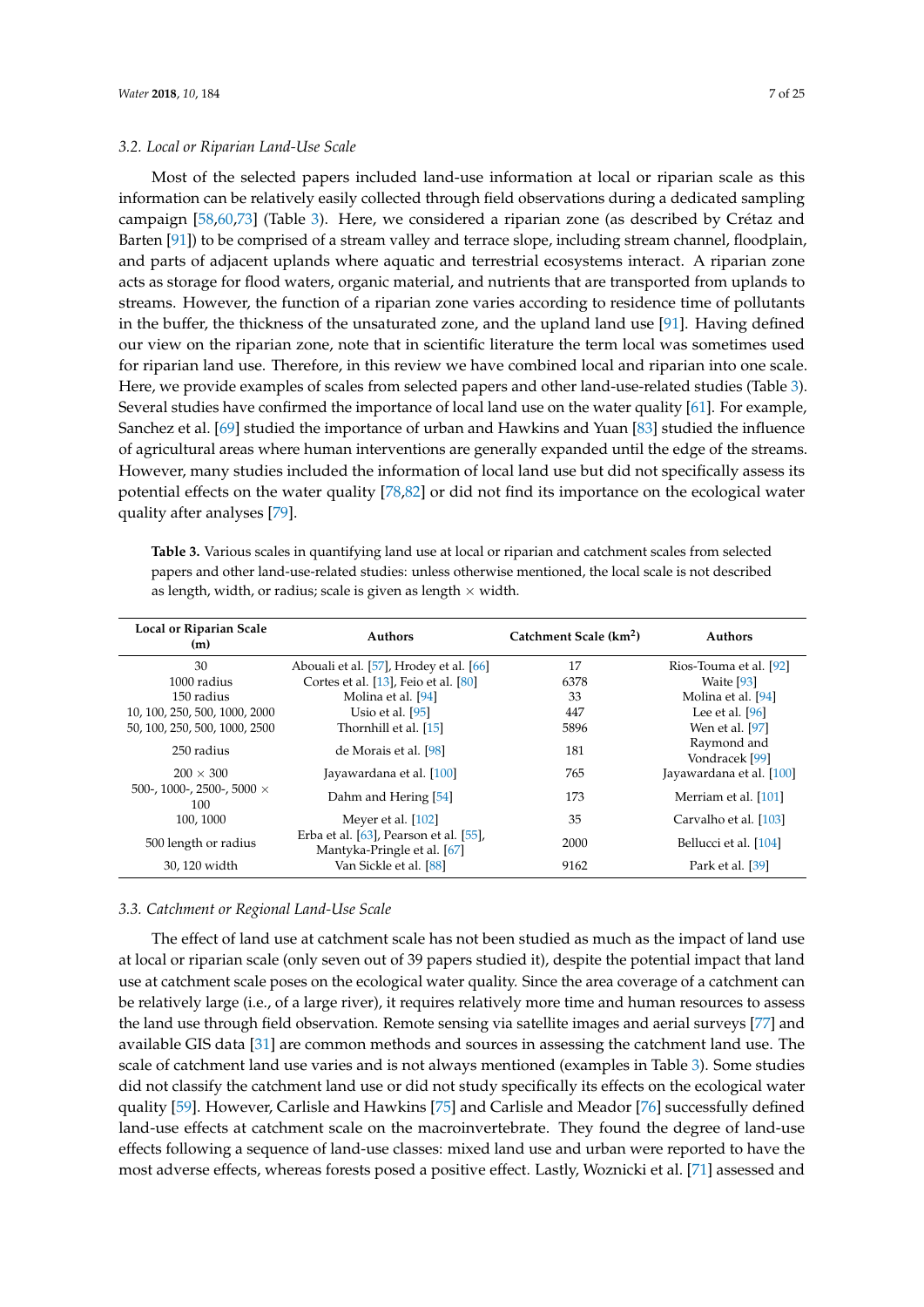classified the catchment land use. However, their study did not assign a key importance to land use and therefore they focused on water quality variables instead.

#### *3.4. Recommendation for Integrated Local or Riparian and Catchment or Regional Land-Use Scales*

Since the effectiveness of local or riparian areas to store flood waters, organic material, and nutrients depends on the catchment's characteristics and regional climate [\[91\]](#page-22-8), studies on the impact of land-use changes on aquatic communities should integrate both local or riparian and catchment land-use information. For example, Lowrance et al. [\[105\]](#page-23-0) studied the effectiveness of a riparian forest buffer at the Chesapeake Bay watershed based on nutrient transport from an agricultural watershed into the coastal plain and the Chesapeake Bay. The diverse and complex relation between local or riparian and catchment land-use scales was the reason why 11 out of 39 papers studied the impacts of land use at both riparian and catchment scales. The complementary benefit of combining both land-use scales can be seen from the studies done by Weigel [\[56\]](#page-20-10) and Cortes et al. [\[13\]](#page-18-8). Weigel [\[56\]](#page-20-10) found out that the influence of each scale to determine macroinvertebrate distribution was dominant at certain parts of his study area, but not exclusive of each other. However, Van Sickle et al. [\[88\]](#page-22-22) found out that riparian land use explained the land-use impacts better than catchment land use, while Sheldon et al. [\[70\]](#page-21-34) concluded the opposite.

When field observation and either remote-sensing observation or GIS data are combined, land-use data become more informative and area coverage can be enlarged more than what is possible through field observation alone. In the future, more land-use data will become available for developing countries through open source data, especially with the improvement of satellite images, aerial surveys, and digital data globally [\[106\]](#page-23-1). For example, Baltazar et al. [\[60\]](#page-20-21) could access the land-use data of the Niyugan River Sub-watershed, The Philippines, through Google Earth; while Moreno et al. [\[68\]](#page-21-35) accessed the land-use data of the das Velhas River, Brazil, through digital cartography data. Similarly, remote sensing was done using Google Earth and the GIS data were accessed from the Ministerio de Agricultura, Ganadería, Acuacultura y Pesca (MAGAP) of Ecuador to collect land-use data of the Guayas river basin, Ecuador (unpublished paper). This way, developing countries nowadays have some modest initial access to land-use data and thus have the possibility to improve their ecological water quality studies in relation to land use. For future studies, we recommend combining field observations, remote sensing, and whenever possible GIS data sources for local or riparian land use. For catchment land use, remote sensing can be utilized and GIS data sources can be accessed. By combining methods and sources, land use can be quantified for both the local and catchment land-use scales.

#### *3.5. Land-Use Change*

Only two out of the 39 papers included temporal aspects of land use, and both papers had similar conclusions. Maloney and Weller [\[84\]](#page-22-23) found that past land use occurring 50 years ago still influences the present day conditions of streams. Similarly, Schmalz et al. [\[41\]](#page-19-16) also found negative effects of deforestation on the streams and aquatic ecosystems within a 30-year period.

Besides land-use change due to anthropogenic activities, water-quality variables may also change due to natural processes [\[91,](#page-22-8)[107\]](#page-23-2) and land-use change due to extreme events or natural disasters, such as climate change, floods, fires, and earthquakes [\[108–](#page-23-3)[111\]](#page-23-4). For example, an increase in ammonium-N and nitrate-N concentrations of the Swedish streams and a decrease in aquatic macroinvertebrate richness and abundance were observed after a flashflood event [\[112\]](#page-23-5). Another example is wildfire together with post-wildfire rainfall on riparian vegetation. Besides altering microclimatic conditions, increasing runoff, and enhancing erosion, wildfire and post-wildfire rainfall may consequently decrease the richness and abundance of aquatic biota [\[113\]](#page-23-6).

However, data on past land-use changes are often not available or not stored compared to the current day situation and in these cases the effect of land-use change is difficult to quantify. The poor availability of land-use change information is probably the reason why several studies used land-use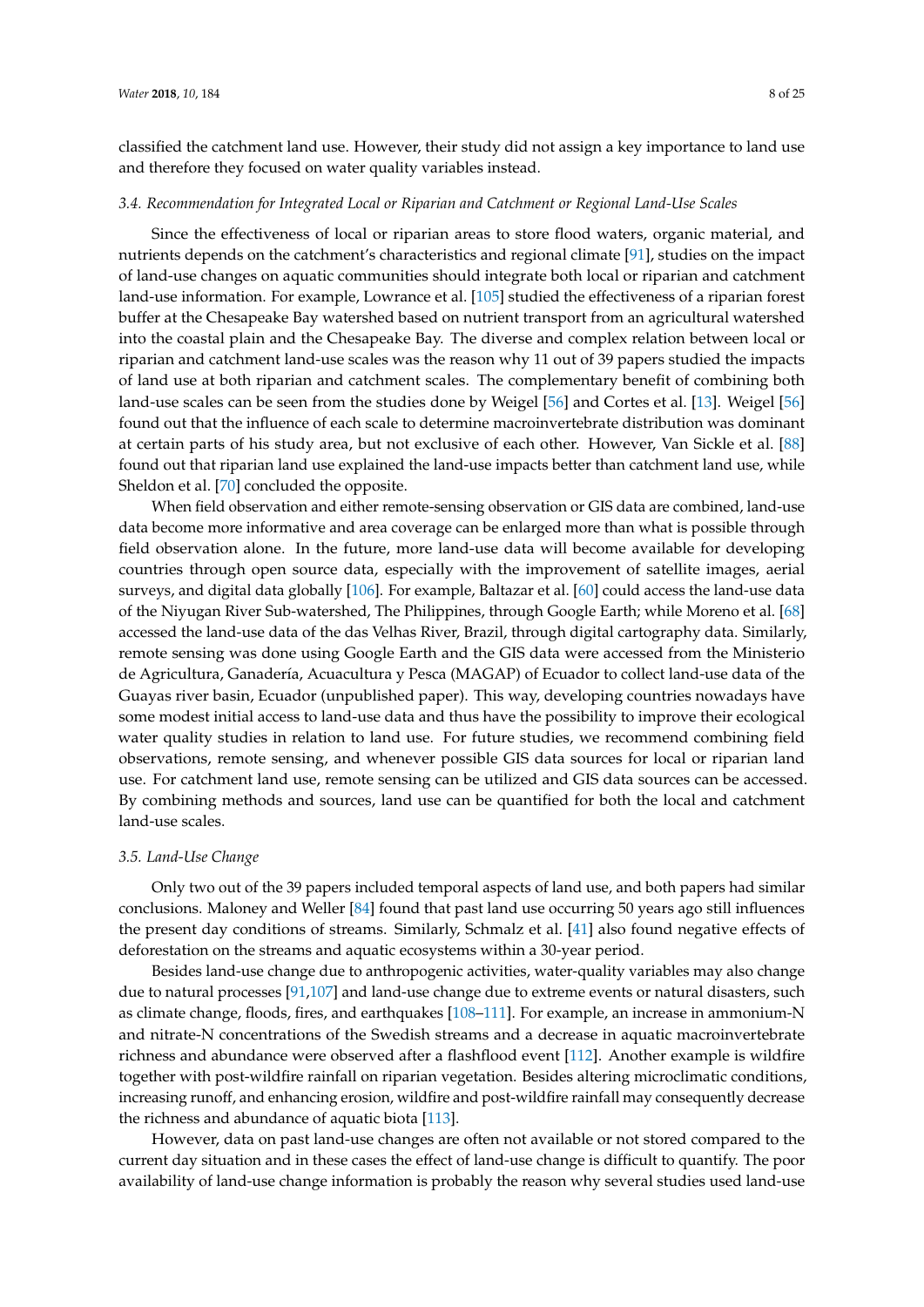scenarios to study land-use impacts using the current situation but without information of past land use [\[40,](#page-19-15)[62\]](#page-20-19). Indeed, the need for land-use change information depends on the purposes of the studies and is not necessarily required when the study purpose is to assess the effect of current land use. We recommend local and regional government in the developing countries to store their land-use information. Data from past or current surveys and projects should be added to local or regional databases, and the databases need to be updated and completed for other parts of the country. To update their land-use data, developing countries can also access global databases that are continuously developing and are freely available (e.g., GRASS GIS [\[114\]](#page-23-7)). To be able to track and study changes (e.g., in the perspective of climate change or agro-economic developments), it is important to have both historical and recent data available in these databases.

## **4. Use of Models in Ecological Water Quality Studies**

### *4.1. Input Variables*

When studying the impact of land use on macroinvertebrates, different types of input variables were used in the models of the selected papers (Table [4\)](#page-8-0). Geomorphological variables (e.g., elevation, river banks, and sediment type) are the most common type of variables being used in ecological water quality studies (37 papers), followed by physico-chemical (e.g., nutrients and pH; 35 papers) and hydrological variables (e.g., annual discharge and flow; 23 papers). Geomorphological and hydrological variables can be gathered via field observation and in situ sampling. Both geomorphological and hydrological variables can provide information on anthropogenic alteration on the water body. Physico-chemical variables are easily changed within a short period of time; therefore, the change in water quality can be relatively easily detected based on long-term data originating from regular monitoring campaigns. Such long-term data-series are also required to unravel the variability due to land-use changes from the natural variability of the aquatic ecosystem. Some authors were interested in studying certain types of variables only; however, most papers combined different types of variables (Table [4\)](#page-8-0).

<span id="page-8-0"></span>

| <b>Type of Variables</b>                                                                      | # of Studies | References                                                                                                                                                                                                                                                           |
|-----------------------------------------------------------------------------------------------|--------------|----------------------------------------------------------------------------------------------------------------------------------------------------------------------------------------------------------------------------------------------------------------------|
| Geomorphology (e.g., elevation,<br>river banks, and sediment type)                            | 1            | Barton [73]                                                                                                                                                                                                                                                          |
| Hydrology (e.g., annual discharge<br>and flow) + physico-chemical (e.g.,<br>nutrients and pH) | 1            | Sanchez et al. [69]                                                                                                                                                                                                                                                  |
| Geomorphology + meteorology<br>(e.g., rainfall and snow fall)                                 | 1            | Carlisle and Meador [76]                                                                                                                                                                                                                                             |
| Meteorology + physico-chemical                                                                | 1            | Sheldon et al. [70]                                                                                                                                                                                                                                                  |
| Geomorphology +<br>physico-chemical                                                           | 12           | Baltazar et al. [60], Bennetsen et al. [74], Cortes et al. [13],<br>Davies and Jackson [78], Hrodey et al. [66], Lock and Goethals<br>[87], Lock and Goethals [86], Moreno et al. [68], Sueyoshi et al.<br>[31], Terrado et al. [85], Weigel [56], Zhang et al. [72] |
| Geomorphology + hydrology                                                                     | $\mathbf{1}$ | Dahm and Hering [54]                                                                                                                                                                                                                                                 |
| Geomorphology + hydrology +<br>meteorology                                                    | 1            | Van Sickle et al. [88]                                                                                                                                                                                                                                               |
| Geomorphology + hydrology +<br>physico-chemical                                               | 9            | Alemneh et al. [58], Damanik-Ambarita et al. [61], Erba et al.<br>[63], Forio et al. [64], Forio et al. [65], Guse et al. [81], Hawkins<br>et al. [82], Hawkins and Yuan [83], Maloney and Weller [84]                                                               |
| Geomorphology + meteorology +<br>physico-chemical                                             | 1            | Pearson et al. [55]                                                                                                                                                                                                                                                  |
| Geomorphology + hydrology +<br>meteorology + physico-chemical                                 | 11           | Abouali et al. [57], Alvarez-Cabria et al. [59], Carlisle and<br>Hawkins [75], Clapcott et al. [77], Einheuser et al. [62], Feio et al.<br>[79], Feio et al. [80], Hughes et al. [40], Mantyka-Pringle et al.<br>[67], Schmalz et al. [41], Woznicki et al. [71]     |

|  | Table 4. Type of input variables. |
|--|-----------------------------------|
|  |                                   |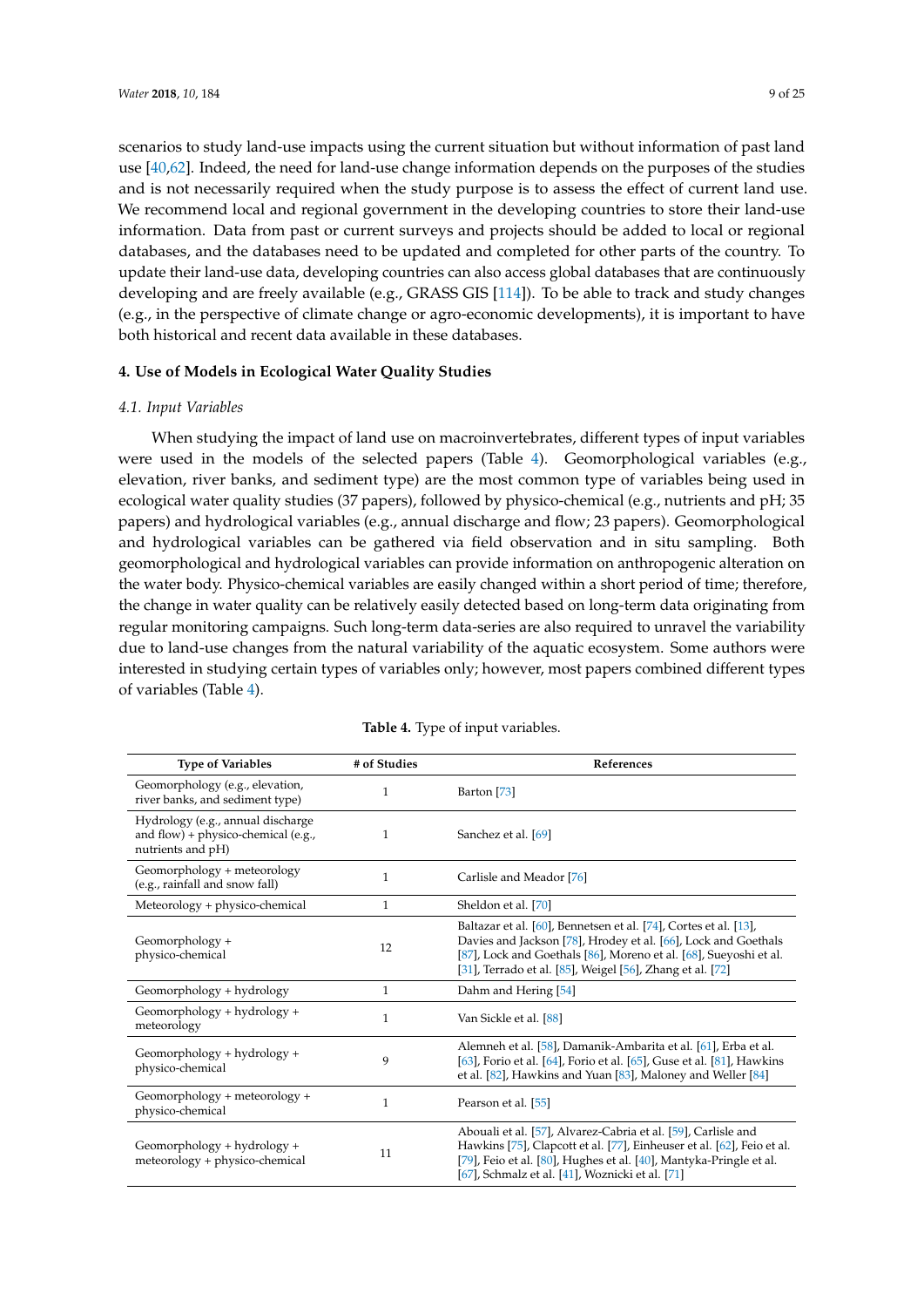#### *4.2. Ecological Models*

The selected papers used different mathematical and statistical techniques to identify, assess, and quantify the effect of land-use changes on the aquatic community (Table [5\)](#page-9-0). Both multivariate techniques and decision trees have been often used to predict the presence of macroinvertebrate taxa based on environmental variables. Several papers used more than one model from the same technique or a combination of different types of models in their analyses (Table [5\)](#page-9-0).

<span id="page-9-0"></span>

| <b>Type of Models</b>                                                                                                                               | # of Studies     | References                                                                                                                                                                                                                              |
|-----------------------------------------------------------------------------------------------------------------------------------------------------|------------------|-----------------------------------------------------------------------------------------------------------------------------------------------------------------------------------------------------------------------------------------|
| Multivariate analyses (e.g.,<br>ordination, species distribution,<br>community composition, Bayesian<br>belief networks)                            | 10 <sup>10</sup> | Barton [73], Bennetsen et al. [74], Davies and Jackson [78], Feio<br>et al. [79], Feio et al. [80], Forio et al. [64], Hawkins et al. [82],<br>Hawkins and Yuan [83], Hrodey et al. [66], Moreno et al. [68],<br>Van Sickle et al. [88] |
| Regression analyses (e.g., linear,<br>multiple, mixed, structural<br>equation)                                                                      | 4                | Damanik-Ambarita et al. [61], Erba et al. [63], Maloney and<br>Weller [84], Sheldon et al. [70]                                                                                                                                         |
| Decision trees (e.g., random forest,<br>regression trees, fuzzy)                                                                                    | $\overline{4}$   | Alvarez-Cabria et al. [59], Dahm and Hering [54], Forio et al.<br>65                                                                                                                                                                    |
| Ordination + regression analyses                                                                                                                    | 6                | Alemneh et al. [58], Carlisle and Meador [76], Sanchez et al. [69],<br>Sueyoshi et al. [31], Weigel [56], Zhang et al. [72]                                                                                                             |
| Ordination + decision trees<br>analyses                                                                                                             | 2                | Carlisle and Hawkins [75], Mantyka-Pringle et al. [67]                                                                                                                                                                                  |
| Decision trees + regression<br>analyses                                                                                                             | 2                | Clapcott et al. [77], Einheuser et al. [62]                                                                                                                                                                                             |
| Ordination + regression + decision<br>trees analyses                                                                                                | 3                | Cortes et al. [13], Lock and Goethals [87], Lock and Goethals [86]                                                                                                                                                                      |
| Software programming model<br>(e.g., Stella visual programming<br>and simulation. SWAT<br>eco-hydrological model, InVEST<br>habitat quality module) | 3                | Baltazar et al. [60], Guse et al. [81], Terrado et al. [85]                                                                                                                                                                             |
| Software programming +<br>ordination                                                                                                                | $\overline{2}$   | Schmalz et al. [41], Woznicki et al. [71]                                                                                                                                                                                               |
| Software programming +<br>regression                                                                                                                | $\mathbf{1}$     | Hughes et al. [40]                                                                                                                                                                                                                      |
| Software programming + decision<br>trees + regression                                                                                               | $\mathbf{1}$     | Abouali et al. [57]                                                                                                                                                                                                                     |
| Propensity modelling + regression                                                                                                                   | $\mathbf{1}$     | Pearson et al. [55]                                                                                                                                                                                                                     |

**Table 5.** Types of models used in ecological water quality studies.

Multivariate analyses were most often used to study the relationship between water quality and environmental variables. Multivariate analyses are useful in analyzing the structure or pattern in the data together with the contributions of the variables. These techniques are useful for a dataset that contains a large number of variables [\[115](#page-23-8)[–117\]](#page-23-9). Ordination, a common multivariate technique, integrates regression and permutation methods and provides easy-to-read graphical outputs [\[116](#page-23-10)[,117\]](#page-23-9). Due to their relative simplicity, they have been often used in ecological water quality studies. For example, Carlisle and Meador [\[76\]](#page-21-32) used multiple discriminant analysis, Feio et al. [\[79\]](#page-21-29) used multi-dimensional scaling and stepwise multiple discriminant function analysis, and Mantyka-Pringle et al. [\[67\]](#page-21-22) used principal components analysis. Some disadvantages of these techniques are that the outputs can be difficult to interpret and that associations among variables and distribution patterns do not inherently imply causality [\[118\]](#page-23-11).

The second-most frequently applied methods in the selected papers are regression-based techniques, comprising linear, polynomial, multiple, and non-linear regression. Regression analysis estimates parameter values and standard errors of a given dataset by analyzing the relationship between the response and the explanatory variables [\[116](#page-23-10)[,117](#page-23-9)[,119\]](#page-23-12). From the selected papers, partial least square regression was used to analyze the ecological water quality of the Flint River watershed in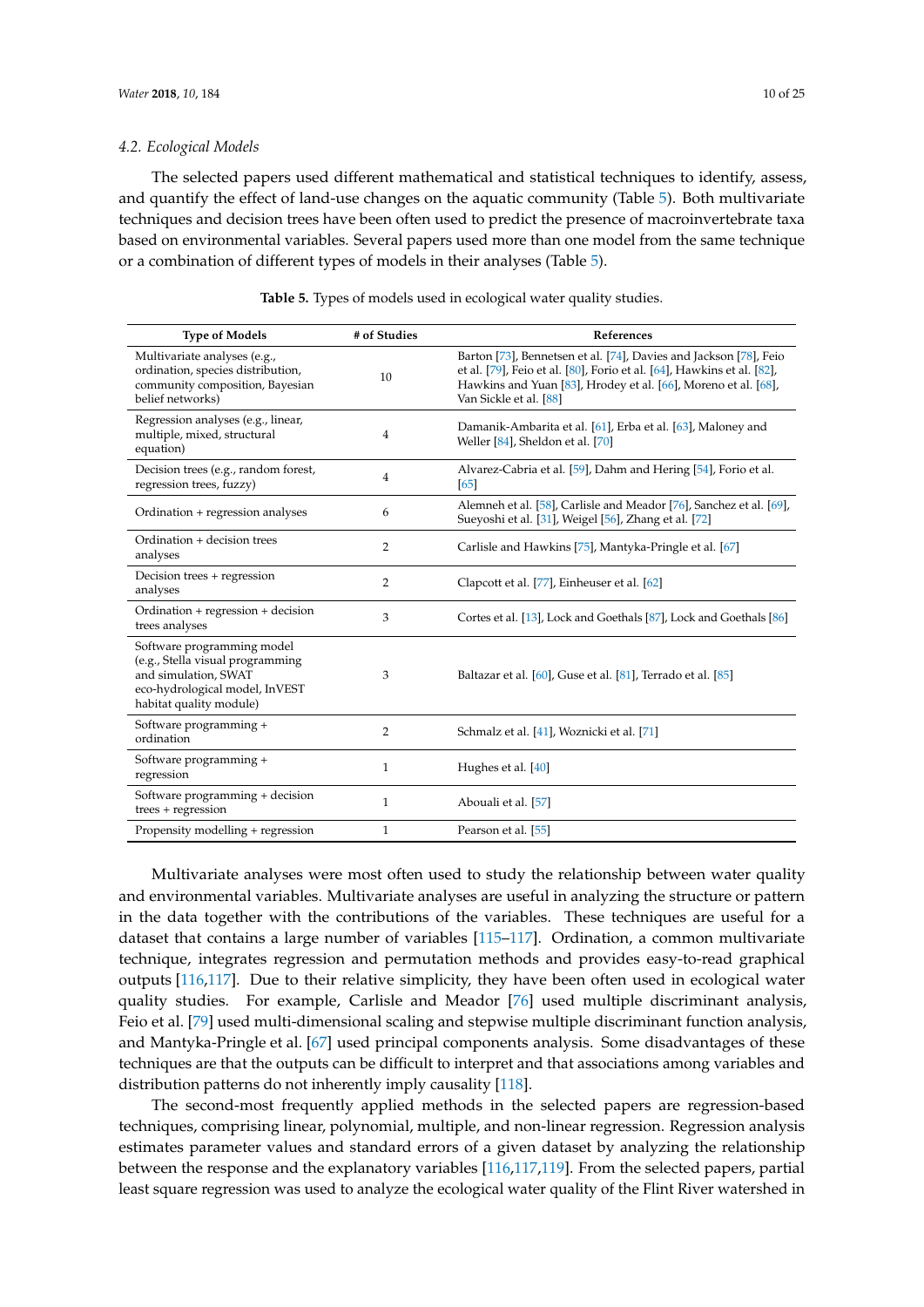Michigan, USA, by Abouali et al. [\[57\]](#page-20-23), while a generalized linear model was used to study the water quality of Alto Minho region, Portugal, by Hughes et al. [\[40\]](#page-19-15). Linear and logistic regression techniques are useful to develop a precise and concise model from a large dataset. However, linear regression cannot handle missing values, while logistic regression will divide variables with missing values into classes [\[120\]](#page-23-13).

Other types of ecological models that are commonly applied in ecological water quality studies are decision tree models based on classification and regression trees (CART). Decision tree models are simple techniques that can provide a clear structure of the data having many explanatory variables and the type of interactions between variables. The basic principle of decision trees lies in its binary recursive partitioning, which is splitting the data along coordinate axes of the explanatory variables. Classification trees are applicable when the response variable is nominal, while regression trees are applicable when the response variable is continuous [\[116](#page-23-10)[,117](#page-23-9)[,121\]](#page-23-14). Decision trees are also able to deal with relatively small datasets [\[122\]](#page-23-15). For example, Dahm and Hering [\[54\]](#page-20-8) utilized boosted regression tree to identify the recolonization of source sites for fish and macroinvertebrates in Germany, while Lock and Goethals [\[87\]](#page-22-24) used classification trees and random forest to predict the occurrence of Plecoptera in Belgium. Despite their simplicity and ability to deal with datasets containing many variables, decision trees are not robust and should be avoided when there are only few observations in the data [\[120\]](#page-23-13).

A combination of different model types, the so-called ensemble methods, was also proven to be beneficial in ecological water quality studies. Alemneh et al. [\[58\]](#page-20-20) combined multiple regression analysis and canonical correspondence analysis to identify environmental disturbance affecting macroinvertebrate communities in the Upper Blue Nile, Ethiopia. Analysis of covariance, random forest, and boosted regression tree were utilized by Clapcott et al. [\[77\]](#page-21-21) to predict the expected reference condition for macroinvertebrate communities in New Zealand. Stepwise linear regression in combination with adaptive neuro-fuzzy inference systems were used to define the relationship between macroinvertebrates and environmental variables in Saginaw River watershed, USA [\[62\]](#page-20-19). Depending on the purpose, the application of ensemble methods can improve the quality of the results.

#### *4.3. Recommendation for Statistical Analysis and Model Selection*

Researchers studying the effect of land-use changes on the ecological water quality can rely on a myriad of ecological models or statistical analyses. The selection of the type of analysis to be used depends on the nature of the data (the type of response and explanatory variables) and the aim of the study. Model selection can also depend on the experience of the modeler because no model can be considered as the best option in every situation [\[122\]](#page-23-15). In a regression-based model, the selected model should fit best to the data and produce the least unexplained variation, while bearing in mind the parsimony principle and that all model parameters are statistically significant. Several models may explain a given dataset equally well, while in other cases no single best model can explain a dataset [\[116,](#page-23-10)[117\]](#page-23-9). The provided guidelines here on data exploration and model selection serve as a recommendation on how analysis can be done in ecological water quality studies.

Zuur et al. [\[123\]](#page-23-16) have formulated a scheme for various data exploration techniques, which is a very important step before applying a model (Table [6\)](#page-11-0). Not every dataset requires each step, because different models require different assumptions. Without having the ambition to give a full overview on how to perform a data analysis (for that we refer to specific books, e.g., Witten and Frank [\[124\]](#page-23-17) and Zuur et al. [\[117\]](#page-23-9)), a process, for example a histogram analysis, is not required prior to principal component analysis (PCA). Similarly, normality and homogeneity do not need to be checked before developing regression models, since normality and homogeneity can be verified using the residuals produced by the regression models [\[123\]](#page-23-16).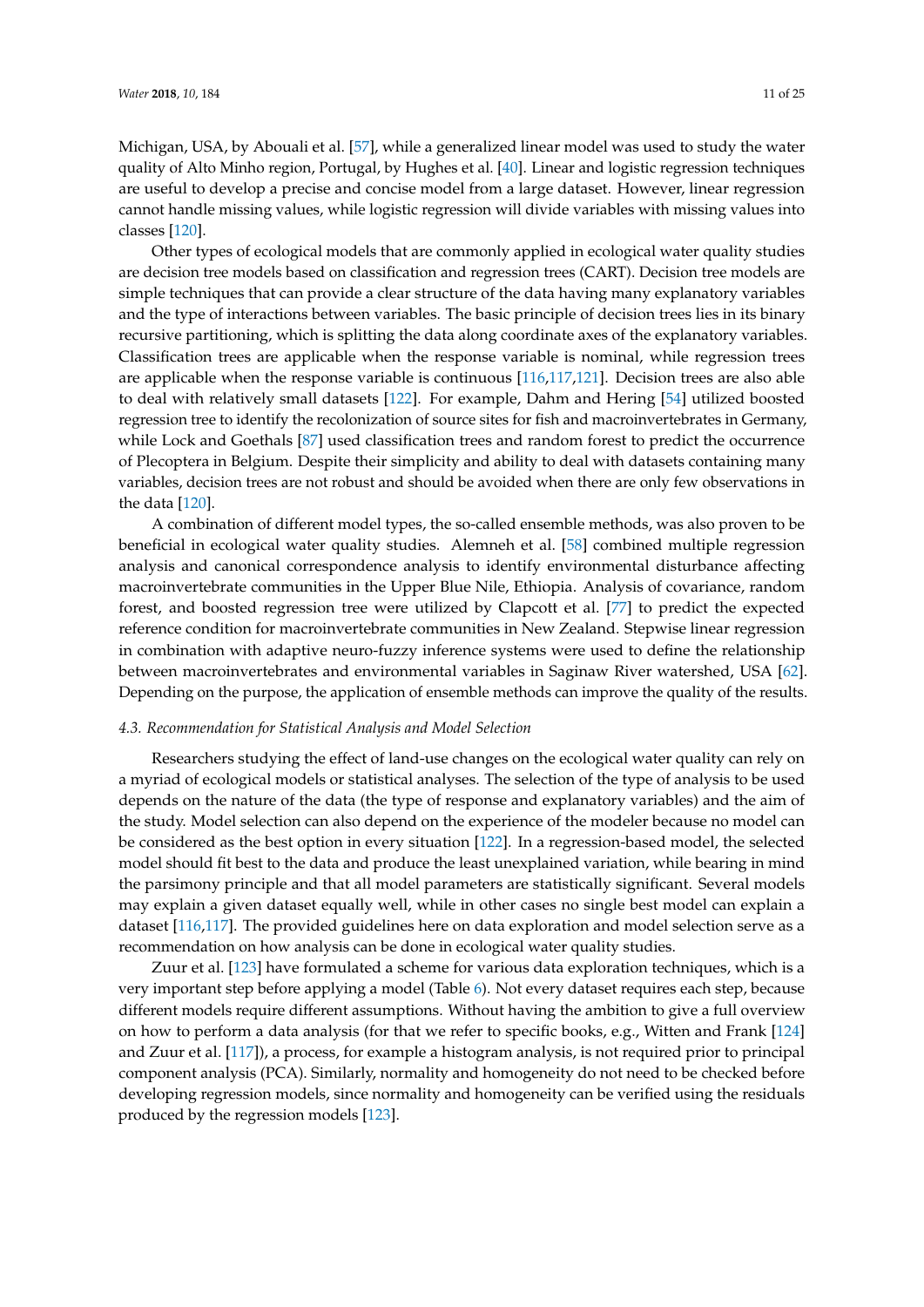| Purpose                          | Technique                                                                                             |
|----------------------------------|-------------------------------------------------------------------------------------------------------|
| Checking for outliers in $Y & X$ | boxplot and Cleveland dotplot                                                                         |
| Homogeneity Y                    | conditional boxplot                                                                                   |
| Normality Y                      | histogram or QQ-plot                                                                                  |
| Zero trouble Y                   | frequency plot or corrgram                                                                            |
| Collinearity X                   | variance inflation factor (VIF), scatterplots, correlations and<br>principal component analysis (PCA) |
| Relationships $Y & X$            | (multi-panel) scatterplots, conditional boxplots                                                      |
| Interactions                     | coplots                                                                                               |
| Independence Y                   | auto correlation function (ACF) and variogram                                                         |

<span id="page-11-0"></span>**Table 6.** Scheme for data exploration techniques. Y: response variable, X: explanatory variable [\[123\]](#page-23-16).

When the aim of the study is only to understand the data, standard inferential statistics can be applied to get the statistics of the data [\[124\]](#page-23-17). In many cases, we also need to understand the structure and the underlying causal relationship of the data (descriptive methods) or to find an association and make predictions for future observations (predictive methods). Prior to modelling, the aim of the study must be specified to optimize the criterion of interest. Since both descriptive and predictive methods have a statistical background, a model will possess some level of explanatory and predictive accuracy [\[124](#page-23-17)[,125\]](#page-23-18). Therefore, both explanatory and predictive qualities of the models need to be retained and reported [\[125\]](#page-23-18). Here, we provide the classification (Table [7\)](#page-12-0) and comparison (Table [8\)](#page-13-0) of various descriptive and predictive models based on Tuffery [\[120\]](#page-23-13) to help in selecting an appropriate model for analysis. Table [8](#page-13-0) summarizes the advantages and disadvantages of descriptive and predictive modelling in terms of the required assumptions regarding the problem to be solved, the capacity of the model in treating the data exhaustively within a reasonable period for all cases, and the possibility of the model to handle heterogeneous or incomplete data [\[120\]](#page-23-13). For a more detailed explanation on a specific method, we refer the readers to Tuffery [\[120\]](#page-23-13), Van Echelpoel et al. [\[122\]](#page-23-15), Berk [\[121\]](#page-23-14), and Zuur [\[126\]](#page-23-19).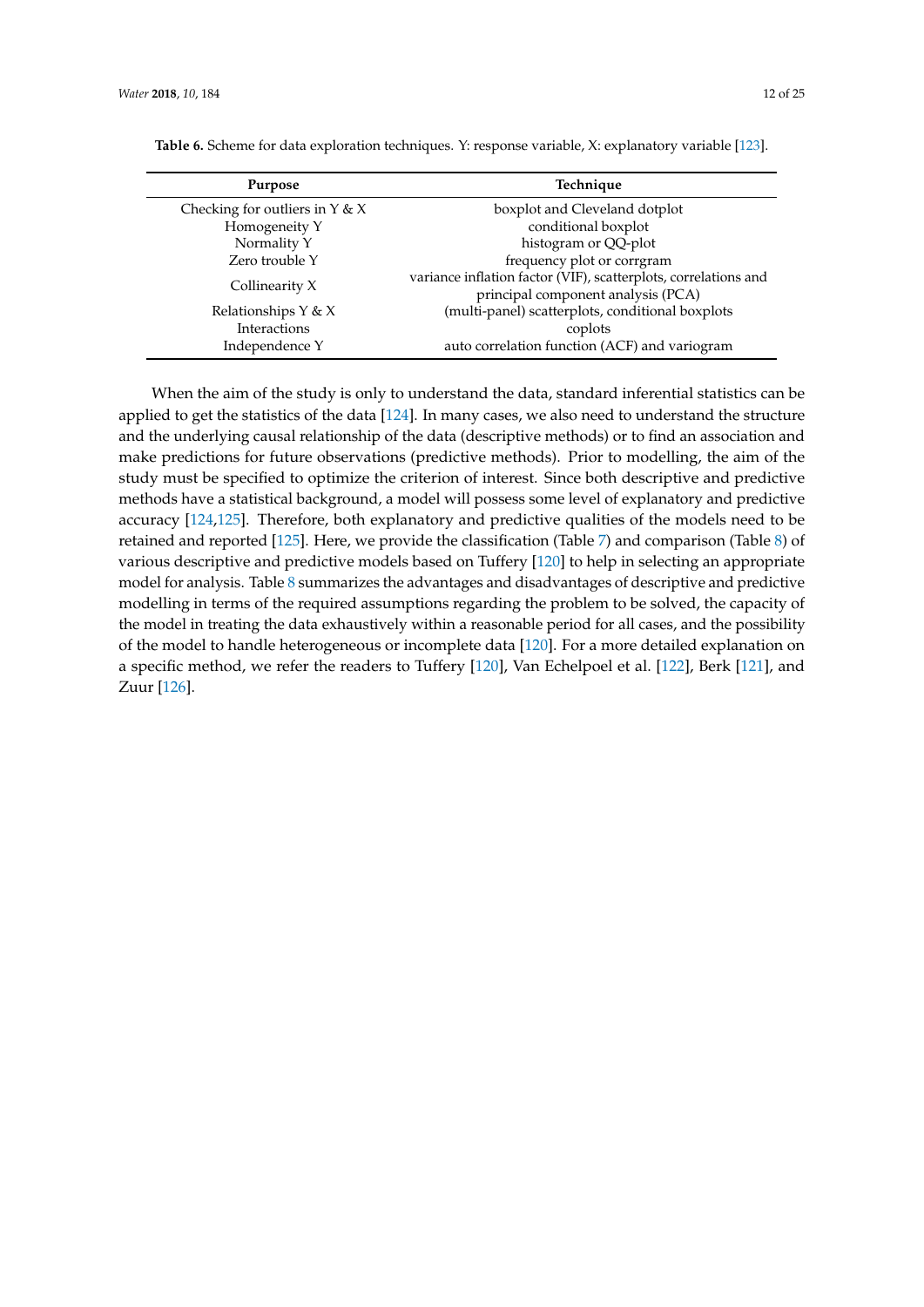**Table 7.** Classification of descriptive and predictive modelling and purposes/examples of using them; grey background shows methods that integrate statistics and data analysis [\[120\]](#page-23-20); PLS: partial least squares, (M)ANOVA: (multivariate) analysis of variance, (M)ANCOVA: (multivariate) analysis of covariance.

<span id="page-12-0"></span>

| <b>Type</b>        | Family                                    | Sub-Family                                | Algorithm                                                                                                                             | Purposes/Examples of Use                                                                                                  |
|--------------------|-------------------------------------------|-------------------------------------------|---------------------------------------------------------------------------------------------------------------------------------------|---------------------------------------------------------------------------------------------------------------------------|
|                    |                                           | Factor analysis                           | Principal component analysis (PCA)                                                                                                    | Finding predictors for macroinvertebrate<br>composition [13]                                                              |
| Descriptive models | Geometrical models                        |                                           | Correspondence analysis (CA), multiple<br>correspondence analysis (MCA)                                                               | CA to understand the distribution of<br>macroinvertebrate taxa among sites [127]                                          |
|                    |                                           | Cluster analysis                          | Partitioning methods (moving centres,<br>k-means, dynamic clouds, k-medoids, etc.)                                                    | Classifying reference sites [82]                                                                                          |
|                    |                                           |                                           | Hierarchical methods (agglomerative, divisive)                                                                                        | Macroinvertebrate classification into biologically<br>similar groups [76]                                                 |
|                    |                                           | Cluster analysis + dimension<br>reduction | Neural clustering (Kohonen maps)                                                                                                      | Determining macroinvertebrate distribution [128]                                                                          |
|                    | Combinatorial models                      |                                           | Clustering by aggregation of similarities                                                                                             |                                                                                                                           |
|                    | Logical rule-based models                 | Link detection                            | Search for association rules                                                                                                          |                                                                                                                           |
|                    |                                           |                                           | Search for similar sequences                                                                                                          |                                                                                                                           |
|                    | Logical rule-based models                 | Decision trees                            | Decision trees                                                                                                                        | Classification and regression trees to define trait<br>and tolerance values that distinguished taxa<br>presence [75]      |
| Predictive models  |                                           | Neural networks                           | Supervised learning networks (perceptron,<br>radial basis function network, etc.)                                                     | Predicting macroinvertebrate occurrence based on<br>environmental variables [129]                                         |
|                    | Models based on mathematical<br>functions | Parametric or semi-parametric<br>models   | Continuous dependent variable: linear<br>regression, ANOVA, MANOVA, ANCOVA,<br>MANCOVA, general linear model (GLM), PLS<br>regression | ANOVA to determine differing average values<br>among steams [75], PLS to refine selection of<br>predictors after PCA [13] |
|                    |                                           |                                           | Qualitative dependent variable: Fisher's<br>discriminant analysis, logistic regression, PLS<br>logistic regression                    | Discriminant analysis to select environmental<br>variables estimating probability of a site belongs to<br>a group $[76]$  |
|                    |                                           |                                           | Count dependent variable: log-linear model                                                                                            |                                                                                                                           |
|                    |                                           |                                           | Continuous, discrete, count or qualitative<br>dependent variable: generalized linear model<br>(GLM), generalized additive model (GAM) | GLM to identify and quantify interactions between<br>drivers and response variables [40]                                  |
|                    | Prediction without model                  | Probabilistic analysis                    | k nearest neighbours                                                                                                                  | Predicting macroinvertebrate presence in a river<br>$[130]$                                                               |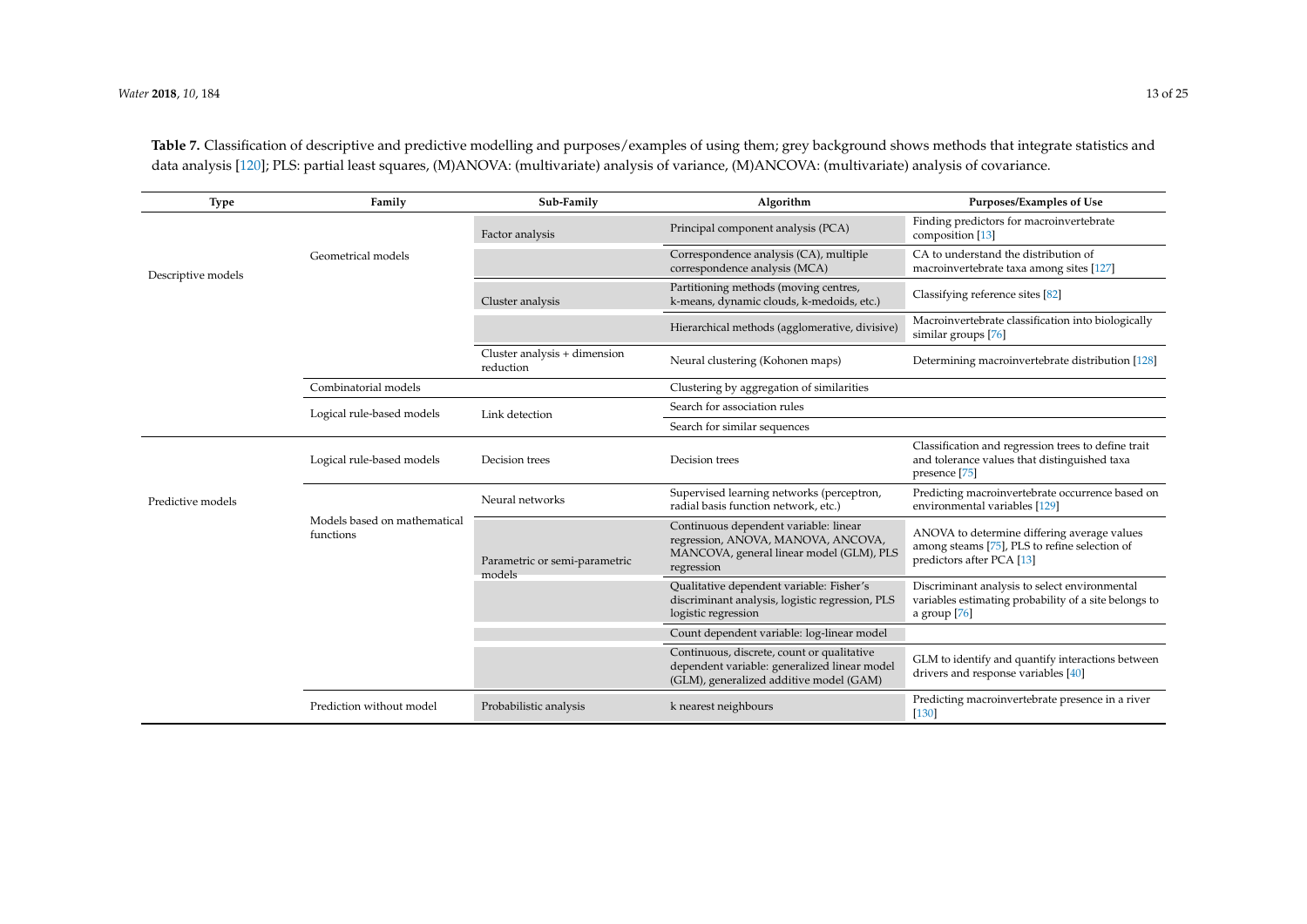|  |  | $1 + 01$ |  |
|--|--|----------|--|
|  |  |          |  |
|  |  |          |  |
|  |  |          |  |
|  |  |          |  |

| Method                                                                                | Assumptions on the Problem to Be<br>Solved                                                                               | Capacity in Exhaustive<br><b>Processing of Databases</b>                                       | <b>Possibility of Handling</b><br>Heterogeneous or Incomplete<br>Data         |
|---------------------------------------------------------------------------------------|--------------------------------------------------------------------------------------------------------------------------|------------------------------------------------------------------------------------------------|-------------------------------------------------------------------------------|
| <b>Clustering models</b>                                                              |                                                                                                                          |                                                                                                |                                                                               |
| Moving centers method<br>and its variants                                             | Yes (fixed number of initial clusters<br>and centers)                                                                    | yes                                                                                            | Numerical variable and<br>variables without missing values                    |
| Hierarchical clustering                                                               | No (clusters at level $n$ are<br>determined by those at level $n-1$ )                                                    | No (non-linear algorithm),<br>impossible to process more than<br>several thousand observations | Yes (possible to process<br>non-numeric variables with an<br>ad hoc distance) |
| Neural clustering<br>(Kohonen)                                                        | Yes (fixed number of clusters)                                                                                           | Yes                                                                                            | Binary variables must be<br>transformed                                       |
| Clustering by<br>aggregation of<br>similarities                                       | no                                                                                                                       | In principle yes, but depends on<br>the implementation                                         | Qualitative variables                                                         |
| Classification and prediction models                                                  |                                                                                                                          |                                                                                                |                                                                               |
| Decision trees                                                                        | Similar to hierarchical clustering                                                                                       | No (but does not reach the limit<br>as soon as hierarchical<br>clustering)                     | Some trees such as CHAID must<br>discretize continuous variables              |
| Neural networks<br>perceptrons                                                        | No (but the number of hidden<br>neurons must be specified)                                                               | No (no learning on several<br>hundred variables)                                               | Binary variables must be<br>transformed                                       |
| Radial basis function<br>networks                                                     | No (but the number of hidden<br>neurons must be specified)                                                               | yes                                                                                            | Binary variables must be<br>transformed                                       |
| Discriminant analysis                                                                 | Yes (assumptions on the conditional<br>distributions between dependent<br>and independent variables)                     | yes                                                                                            | Numerical variables and<br>variables without missing values                   |
| Discriminant analysis on<br>factorial coordinate of<br><b>MCA (DISQUAL</b><br>method) | No (assumptions on conditional<br>distributions between dependent<br>and independent variables can be<br>dispensed with) | yes                                                                                            | Yes (missing values are treated<br>as entirely separate values)               |
| Linear regression                                                                     | Yes (linearity + assumptions on the<br>residuals)                                                                        | yes                                                                                            | Numerical variables and<br>variables without missing values                   |
| Logistic regression,<br>generalized linear model                                      | Yes (linearity + non-complete<br>separation                                                                              | Yes (using a powerful machine if<br>the number of observations is<br>very large)               | Yes (continuous variables with<br>missing values are divided into<br>classes) |
| <b>Association models</b>                                                             |                                                                                                                          |                                                                                                |                                                                               |
| Search for association                                                                | no                                                                                                                       | Depends on the parameter<br>settings                                                           | yes                                                                           |
| Similar sequences                                                                     | no                                                                                                                       | Depends on the parameter<br>settings                                                           | yes                                                                           |

<span id="page-13-0"></span>**Table 8.** Comparison of methods based on Tuffery [\[120\]](#page-23-13); CHAID: Chi-squared automatic interaction detector.

Another modelling type is mechanistic modelling, that derives the relationships between significant variables based on theories and principles that govern the studied system. The resulting model is given in mathematical equations. Examples for surface water are modelling of discharges from a wastewater treatment plant, industries, and storm water; agricultural/urban runoff; and a food chain [\[131\]](#page-24-3). Paillex et al. [\[132\]](#page-24-4) and Schuwirth et al. [\[49\]](#page-20-25) showed the use of such mechanistic models in ecological water quality studies. Mechanistic models allowed them to understand the mechanism behind the presence of taxa based on a combination of traits and environmental conditions [\[49,](#page-20-25)[132\]](#page-24-4). Nevertheless, these mechanistic models have disadvantages. Besides the required long process in building such a mathematical model, there is no guarantee that the mechanistic explanation of the model is correct [\[131\]](#page-24-3). Especially in ecological studies, the available trait information that is necessary in a mathematical model might not be complete, and there is a possibility that an important variable required to understand the system is missing [\[49](#page-20-25)[,132\]](#page-24-4). With the complexities and uncertainties of aquatic ecosystems, it is not surprising that this technique is not as popular as descriptive and predictive models. However, it is not our intention to provide a lengthy discussion on mechanistic models. For those interested, we refer to Nirmalakhandan [\[131\]](#page-24-3).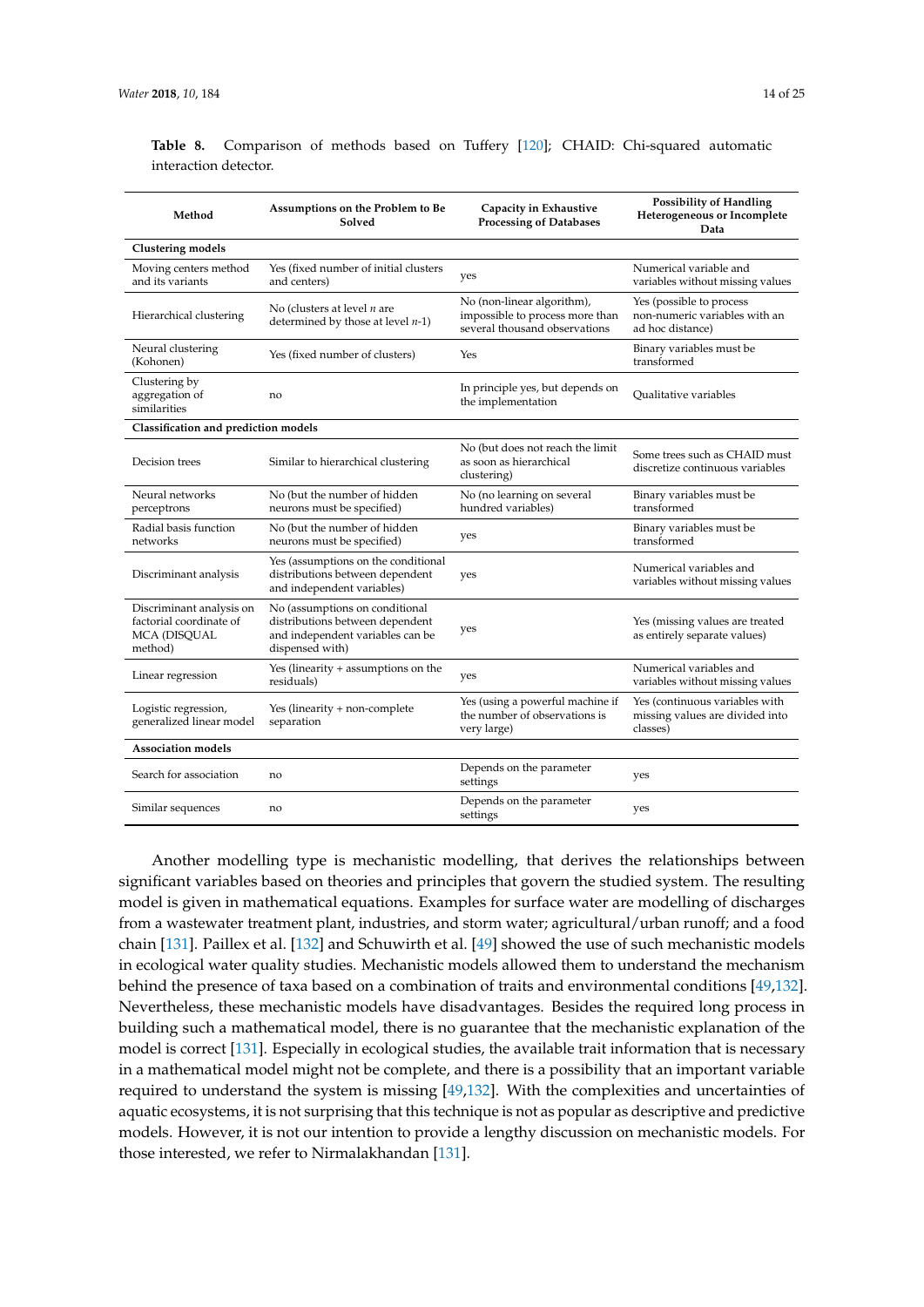For practicality, we also list some guidance on typical ecological models based on the nature of the response variable (Table [9\)](#page-14-0), adapted from Guisan and Zimmermann [\[133\]](#page-24-5).

<span id="page-14-0"></span>**Table 9.** Statistical approaches for three types of response variables: quantitative, semi-quantitative, and qualitative [\[133\]](#page-24-5); WA: weighted averaging, LS: least squares, LOWESS: locally weighted scatterplot smoothing, GLM: generalized linear model, GAM: generalized additive model, PO: proportional odds, CR: continuous regression, MLC: maximum-likelihood classification, DFA: discriminant function analysis.

| <b>Type of Response</b><br>Variable | Probability<br><b>Distribution</b> | <b>Statistical Approach</b> | <b>Modelling Technique</b>                     |
|-------------------------------------|------------------------------------|-----------------------------|------------------------------------------------|
|                                     | Gaussian                           | Multiple regression         | WA, LS, LOWESS, GLM,<br>GAM, regression tree   |
| Ouantitative<br>(continuous)        |                                    | Ordination                  | CANOCO                                         |
|                                     | Poisson                            | Multiple regression         | GLM, GAM                                       |
|                                     | Negative binomial                  | Multiple regression         | GLM, GAM                                       |
| Semi-quantitative                   | Discretized continuous             | Multiple regression         | PO model, CR model                             |
| (ordinal)                           | True ordinal                       | Multiple regression         | Stereotype model                               |
|                                     |                                    | Multiple regression         | Polychotomous logit<br>regression              |
|                                     | Multinomial                        | Classification              | Classification tree, MLC,<br>rule-based class  |
| Qualitative (categorical,           |                                    | Discriminant                | <b>DFA</b>                                     |
| nominal)                            |                                    | Environmental<br>envelopes  | Boxcar, Convex Hull,<br>point-to-point metrics |
|                                     |                                    | Multiple regression         | GLM, GAM, regression tree                      |
|                                     |                                    | Classification              | Classification tree                            |
|                                     | Binomial                           | Environmental<br>envelopes  | Boxcar, Convex Hull,<br>point-to-point metrics |
|                                     |                                    | Bayes                       | Bayes formula                                  |

#### *4.4. Strengths, Weaknesses, Opportunities, and Threats (SWOT) Analysis*

The most important strength of using ecological models is time saving for analysis, despite the possible large number and various types of input variables in the studies (Table [10\)](#page-15-0). Second, researchers can use models to test hypotheses, to understand a studied system, and to define further research [\[93\]](#page-22-10). Ecological models can be used to conceptualize the relationships in ecosystems and, despite their limitations, they allow researchers to integrate expert knowledge in the modelling process, which in its turn is beneficial for management purposes. The third strength of using ecological models is that they can be used for any land-use scale or for a specific land-use type. Fourth, when land-use information is included in the models, a certain stressor can be related or traced to its source and the degree of its effect on the water bodies can be estimated. Moreover, as a categorical variable, land-use information can be easily quantified during a dedicated sampling campaign without specific equipment. Lastly, the ecological models are also widely applicable in terms of the methodology and results, and could facilitate communication between researchers and the public (e.g., studies by Van Sickle et al. [\[88\]](#page-22-22), Alvarez-Mieles et al. [\[134\]](#page-24-6)).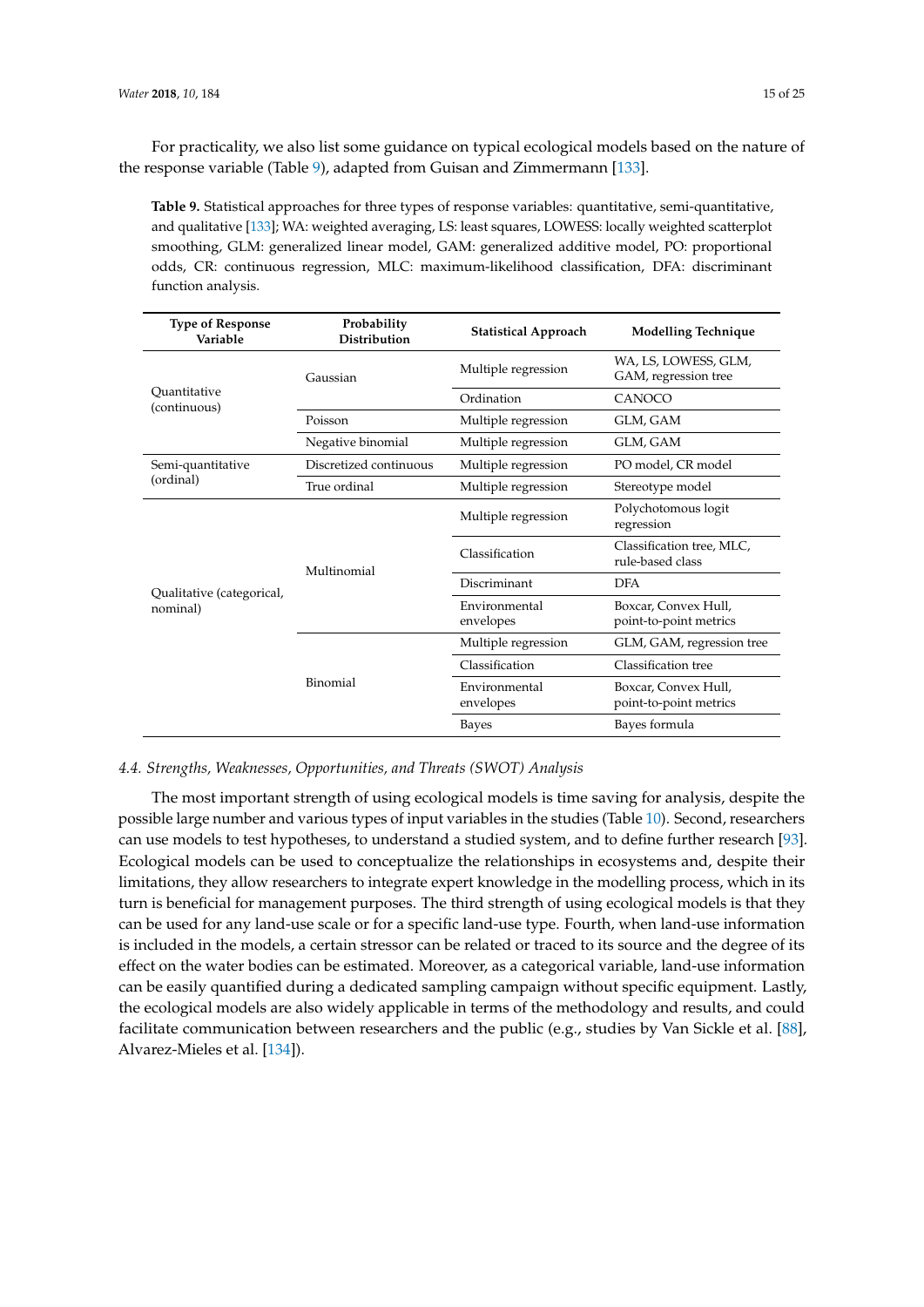<span id="page-15-0"></span>**Table 10.** Strengths, Weaknesses, Opportunities, and Threats (SWOT) analysis for the use of models in studying land-use impacts on ecological water quality focusing on macroinvertebrates.

| <b>Strengths</b>                                                                                                                                                                                                                                                                                                                                                                                                                                                                                                                                                                                                                                                                                                 | Weaknesses                                                                                                                                                                                                                                                                                                                                                                                                                                                                                                                                                                                                                   |
|------------------------------------------------------------------------------------------------------------------------------------------------------------------------------------------------------------------------------------------------------------------------------------------------------------------------------------------------------------------------------------------------------------------------------------------------------------------------------------------------------------------------------------------------------------------------------------------------------------------------------------------------------------------------------------------------------------------|------------------------------------------------------------------------------------------------------------------------------------------------------------------------------------------------------------------------------------------------------------------------------------------------------------------------------------------------------------------------------------------------------------------------------------------------------------------------------------------------------------------------------------------------------------------------------------------------------------------------------|
| Time saving during analysis<br>Can relate land use and aquatic<br>ecosystems' health<br>Can incorporate land-use impacts in general,<br>per land-use class or spatially<br>Can relate certain pollution to certain land use:<br>source of pollution and its degree<br>Can incorporate many and different types<br>of variables<br>Can incorporate expert knowledge in<br>variables selection<br>Can select key variables influencing the<br>ecological water quality<br>Wide practical applicability of models and<br>model's results<br>Ease of communication using model's results<br>Land use is categorical information that is<br>easily collected<br>Can support management decision regarding<br>land use | No one-size-fits-all model<br>$\qquad \qquad \blacksquare$<br>No model can explain/assess all environmental<br>$\overline{\phantom{a}}$<br>process/interaction as a whole<br>Simplification of variables selection<br>$\overline{\phantom{a}}$<br>Increasing sampling cost to collect more data<br>$\overline{\phantom{a}}$<br>Requirement of pre-analysis to select<br>appropriate models for an intended purpose<br>Lack of available land-use data in<br>$\overline{\phantom{a}}$<br>developing countries<br>Lack of data of land-use change<br>No consensus of land-use assessment methods<br>and their scales of effect |
| Opportunities                                                                                                                                                                                                                                                                                                                                                                                                                                                                                                                                                                                                                                                                                                    | <b>Threats</b>                                                                                                                                                                                                                                                                                                                                                                                                                                                                                                                                                                                                               |
| Continuous model development to improve<br>model applicability<br>Availability of various models for<br>different purposes<br>Ongoing capacity building in developed and<br>developing countries<br>Availability of free software to run the models<br>Improvement of variables' qualities<br>and quantities<br>Higher awareness of land use as the source of<br>anthropogenic pollution<br>Increasing availability of land-use data in<br>developed and developing countries<br>Availability of different land-use assessment<br>methods and sources<br>Possibility to gather land-use data via new<br>technologies (e.g., drones)<br>Access to global databases                                                | Model's over- or under-fitting<br>Model's over simplification of reality<br>$\overline{a}$<br>Use of less appropriate models may provide<br>$\overline{\phantom{a}}$<br>misleading results<br>Over- and under-reliance of model's results<br>$\overline{\phantom{a}}$<br>The newer the model the better<br>Use of outdated land-use data might not be<br>$\overline{\phantom{m}}$<br>useful or may be misleading<br>Fast change of land use<br>Over simplification of land-use classification<br>$\overline{\phantom{a}}$<br>may shield the real land-use effects                                                            |

In the present research, we have identified several weaknesses of the use of models related to land use. First, due to the complexity of environmental processes, there is no model that can perfectly explain all environmental processes as a whole [\[133\]](#page-24-5) and pre-analysis may be required to select an appropriate model. Second, models can simplify the selection process of model variables, which might result in final model containing variables that are less suitable based on general ecological knowledge. Third, since current ecological models can accommodate more input variables, sampling campaigns might require higher budgets to collect more data. Yet, financial means were not to be discussed in the current research. Fourth, available land use and land-use change information that can be collected via remote sensing and other sources is still lacking, especially in developing countries. Fifth, land-use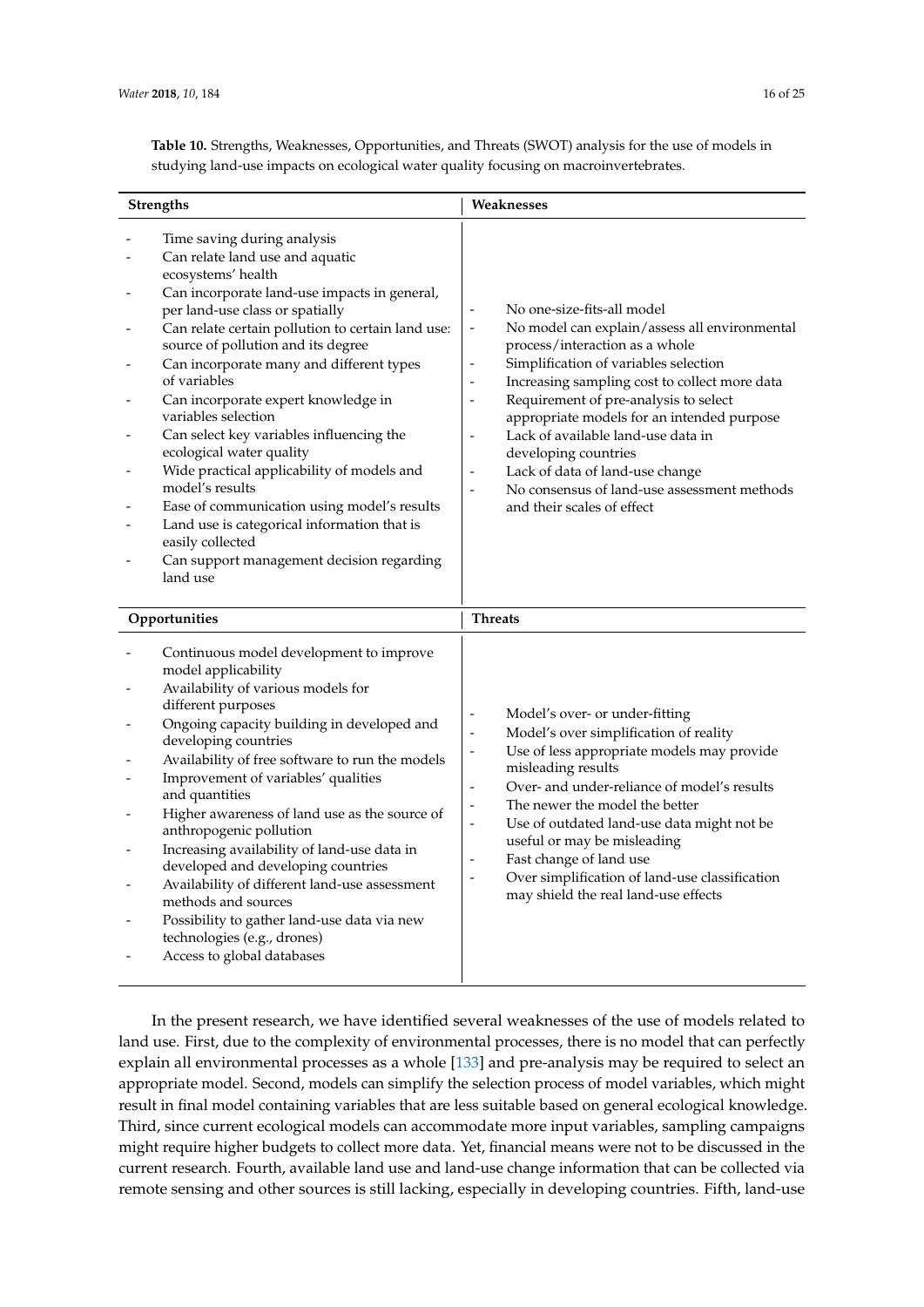data is not regularly updated, thus any possible land-use change and its effects are unknown. Besides, not all countries have all their land use registered, and in some cases the land use is recorded only when a specific sampling campaign is taking place. Lastly, there is no consensus regarding land-use assessment methods and their scale effects. Hence, studies on land-use effect are still lacking.

The first identified threat regarding the use of ecological models in ecological water quality studies is possible over- or under-fitting of the models compared to reality. This goes hand-in-hand with the nature of ecological models that over-simplify the reality [\[133\]](#page-24-5). The second threat is the use of less-appropriate models that may provide misleading results. Moreover, due to the ongoing development of models, researchers without sufficient knowledge in modelling might use more recent models instead of older ones which might threaten the proper use and proper selection of the models. Third, there is over- (where researchers accept the results of the models even though not all variables contained in the models are ecologically suitable) or under-reliance of models' results (where the results of the models are not accepted to support decision-making). Fourth, due to the lack of availability of land-use data to be accessed via remote sensing and other sources, sometimes researchers had to use outdated data that might not be useful in the analysis or may give a misleading result. After some time, a model also might not be applicable anymore on the area where land-use data were collected to develop the model, because land use tends to change quickly. Lastly, over-simplification of the land-use classifications to be included in the model may shield the real land-use effects in the model's results.

Despite the abovementioned weaknesses and threats, we have two main opportunities for using ecological models in studying land-use impacts (more detail in Table [10\)](#page-15-0). The first obvious opportunity is related to model development. Model development to improve a model's applicability is ongoing, for instance via involving potential users from an early stage of the development process. Moreover, there are various models available for different ecological study purposes. Thus, the qualities and quantities of collected variables are also improved. Continuous model development is also supported by ongoing capacity building in both developed and developing countries. Free software, such as R [\[135\]](#page-24-7), has also been developed to support modelling activities and is accessible worldwide. The second opportunity is related to land-use information. Nowadays, researchers are aware that land-use change has a potential anthropogenic impact on the aquatic system, and should be included when assessing multiple stressors conditions. Moreover, land-use data can be gathered in various ways, such as during a sampling campaign and by accessing the global databases (e.g., GRASS GIS [\[114\]](#page-23-7)), thus increasing the availability of land-use information. New technologies, such as the use of drones to record land-use data, are promising and cost saving compared to a common manned-aircraft survey [\[136\]](#page-24-8).

#### **5. Conclusions**

Land use can highly influence ecological water quality, but its information is often not included in ecological water quality studies. Since land use can influence the ecological water quality and it can change quickly, it is recommended to include land-use information in ecological water quality studies on both local and catchment scales. Various methods and sources to collect land-use information are available and are continuously developing; therefore, efforts need to be taken to collect land-use data through field observation, remote sensing, and other sources. Moreover, prior to selecting the most appropriate type of ecological models, one should exactly know what the aim of the study is, how the related research hypothesis is formulated, and what type of data are available. Despite models' limitation in explaining environmental processes as a whole, models can support a fast and quantitative analysis, especially when the influence of many variables needs to be evaluated. Developing countries can benefit from huge opportunities of using various ecological models to integrate land-use information in ecological water quality studies to support their decision-making.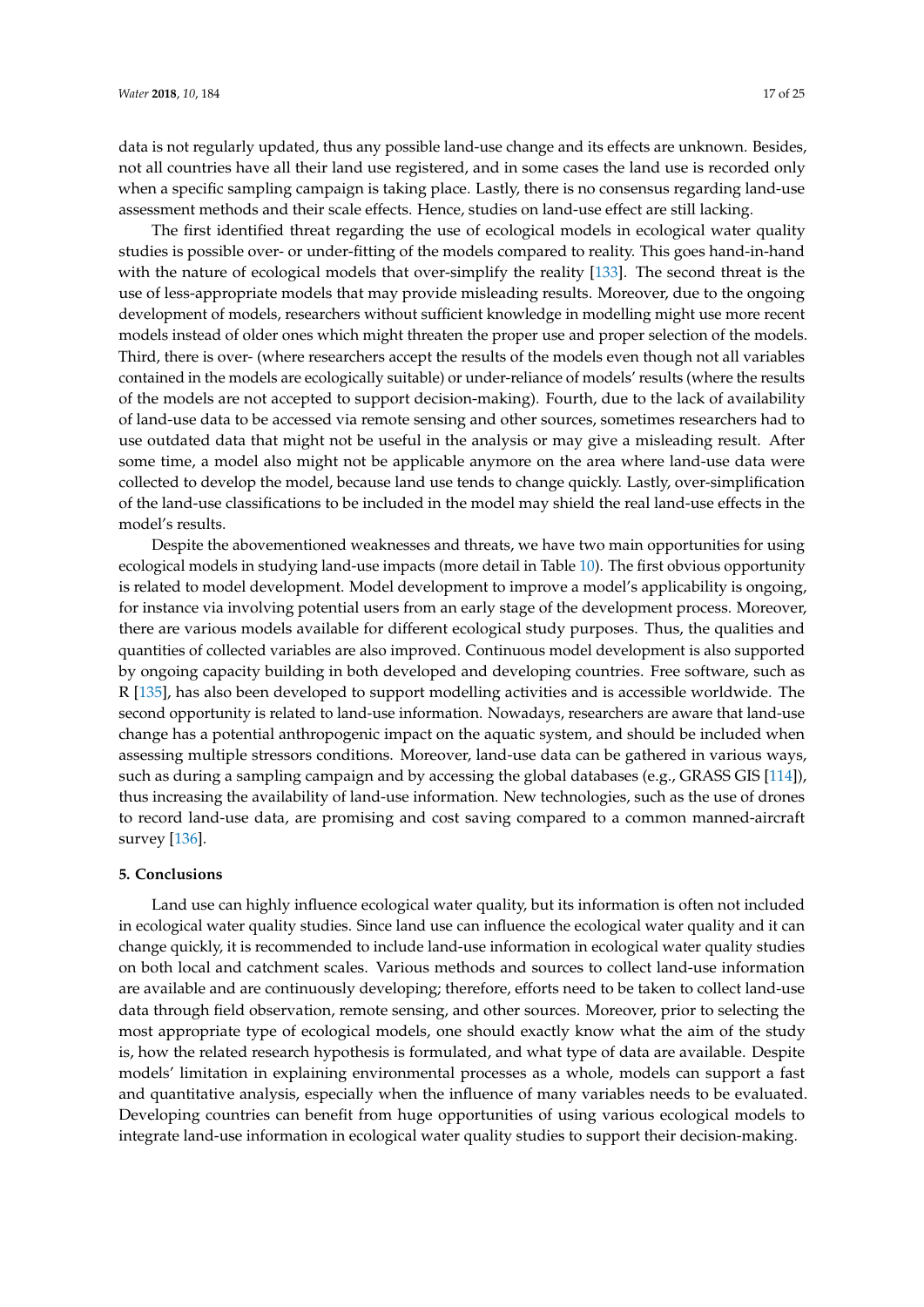**Acknowledgments:** Minar Naomi Damanik-Ambarita was supported by the special research fund of Ghent University. Gert Everaert was supported by a post-doctoral fellowship from the Special Research Fund of Ghent University (BOF15/PDO/061) in Belgium.

**Author Contributions:** Minar Naomi Damanik-Ambarita, Gert Everaert, and Peter L.M. Goethals were involved in the article search and assessment and the paper writing.

**Conflicts of Interest:** The authors declare no conflict of interest.

#### <span id="page-17-4"></span>**Appendix A**

**Table A1.** Negative effects of anthropogenic activities on different aspects of aquatic ecosystems, adapted from Carr and Neary [\[89\]](#page-22-5).

|                   | <b>Activities</b> |       |          |                                                      |        |            |  |
|-------------------|-------------------|-------|----------|------------------------------------------------------|--------|------------|--|
| Impacts           | Agriculture       | Urban | Forestry | Hydropower<br>Generation and<br><b>Water Storage</b> | Mining | Industries |  |
| Sedimentation     |                   |       |          |                                                      |        |            |  |
| Eutrophication    |                   |       |          |                                                      |        |            |  |
| Thermal pollution |                   |       |          |                                                      |        |            |  |
| Dissolved oxygen  |                   |       |          |                                                      |        |            |  |
| Acidification     |                   |       |          |                                                      |        |            |  |
| Microbial         |                   |       |          |                                                      |        |            |  |
| contamination     |                   |       |          |                                                      |        |            |  |
| Salinization      |                   |       |          |                                                      |        |            |  |
| Metal pollution   |                   |       |          |                                                      |        |            |  |
| Bio toxins        |                   |       |          |                                                      |        |            |  |
| Organic compounds |                   |       |          |                                                      |        |            |  |
| Micronutrient     |                   |       |          |                                                      |        |            |  |
| depletion         |                   |       |          |                                                      |        |            |  |

<span id="page-17-5"></span>**Table A2.** Countries of studies, spatial scale and temporal aspects of land-use data in the ecological water quality studies.

| Country   |            |                      | <b>Spatial Scale</b>        |  |          |          |
|-----------|------------|----------------------|-----------------------------|--|----------|----------|
| Developed | Developing | Local or<br>Riparian | Catchment/Regional Combined |  | Temporal | Scenario |
| 31        |            |                      |                             |  |          |          |

<span id="page-17-6"></span>**Table A3.** Observation methods and sources utilized to acquire land-use data, based on the selected papers.

| Remote<br><b>Sensing</b> | Field<br>Observation | <b>GIS</b> | National<br><b>Database</b> | National Data +<br>Satellite/GIS | National Data<br>+ Field<br>Observation | Field<br>Observation +<br>Satellite/GIS | Satellite + GIS |
|--------------------------|----------------------|------------|-----------------------------|----------------------------------|-----------------------------------------|-----------------------------------------|-----------------|
|                          |                      |            |                             |                                  |                                         |                                         |                 |

#### **References**

- <span id="page-17-0"></span>1. Pilgrim, C.M.; Mikhailova, E.A.; Post, C.J.; Hains, J.J. Spatial and temporal analysis of land cover changes and water quality in the Lake Issaqueena watershed, South Carolina. *Environ. Monit. Assess.* **2014**, *186*, 7617–7630. [\[CrossRef\]](http://dx.doi.org/10.1007/s10661-014-3953-9) [\[PubMed\]](http://www.ncbi.nlm.nih.gov/pubmed/25124990)
- <span id="page-17-1"></span>2. Garnier, J.; Brion, N.; Callens, J.; Passy, P.; Deligne, C.; Billen, G.; Servais, P.; Billen, C. Modeling historical changes in nutrient delivery and water quality of the Zenne River (1790s–2010): The role of land use, waterscape and urban wastewater management. *J. Mar. Syst.* **2013**, *128*, 62–76. [\[CrossRef\]](http://dx.doi.org/10.1016/j.jmarsys.2012.04.001)
- <span id="page-17-2"></span>3. Da Silva, M.V.D.; Rosa, B.F.J.V.; Alves, R.G. Effect of mesohabitats on responses of invertebrate community structure in streams under different land uses. *Environ. Monit. Assess.* **2015**, *187*, 714. [\[CrossRef\]](http://dx.doi.org/10.1007/s10661-015-4926-3) [\[PubMed\]](http://www.ncbi.nlm.nih.gov/pubmed/26514797)
- <span id="page-17-3"></span>4. Goss, C.W.; Goebel, P.C.; Sullivan, S.M.P. Shifts in attributes along agriculture-forest transitions of two streams in central Ohio, USA. *Agric. Ecosyst. Environ.* **2014**, *197*, 106–117. [\[CrossRef\]](http://dx.doi.org/10.1016/j.agee.2014.07.026)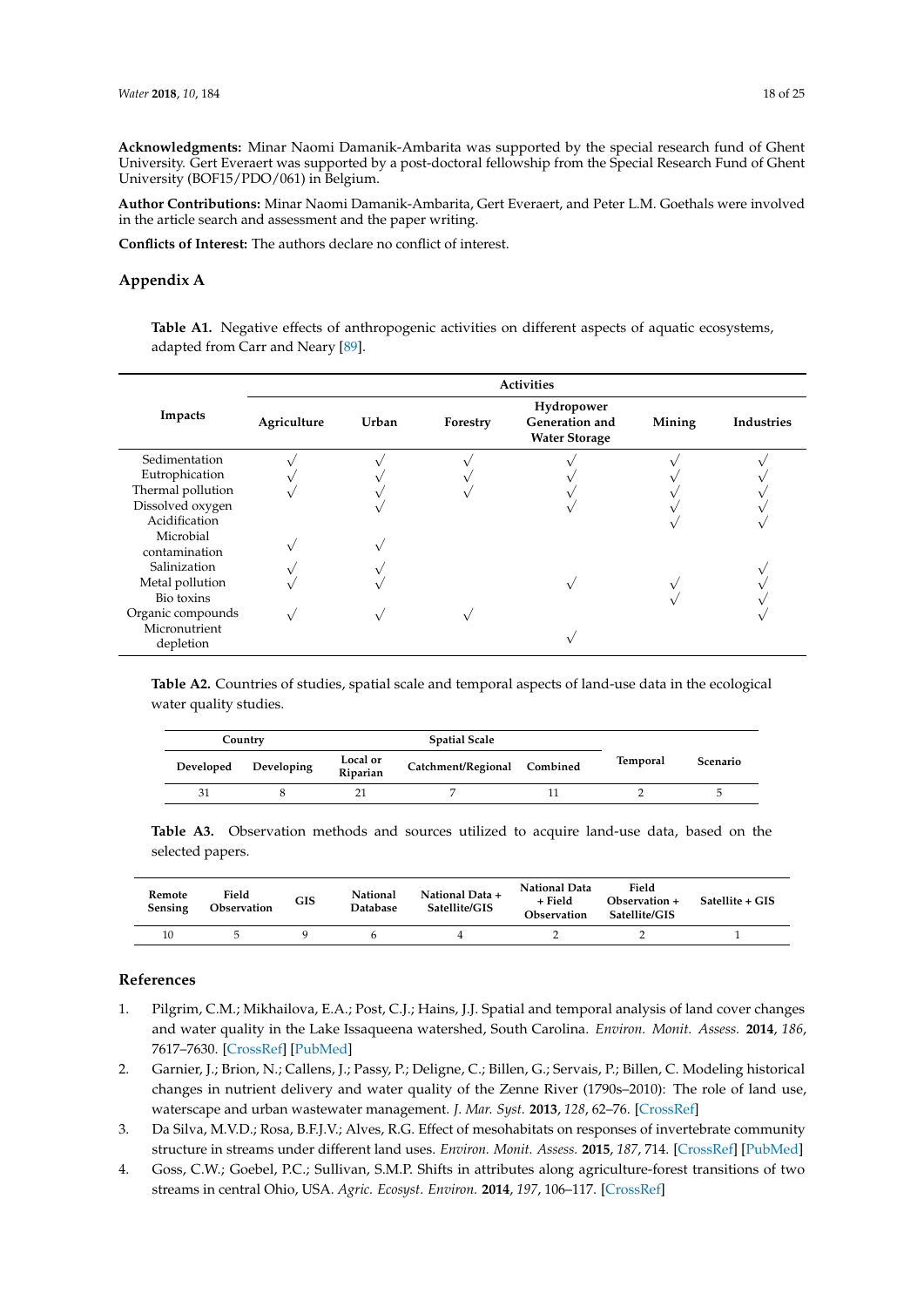- <span id="page-18-19"></span><span id="page-18-1"></span>5. Beasley, G.; Kneale, P. Reviewing the impact of metals and PAHs on macro invertebrates in urban watercourses. *Prog. Phys. Geogr.* **2002**, *26*, 236–270. [\[CrossRef\]](http://dx.doi.org/10.1191/0309133302pp334ra)
- <span id="page-18-0"></span>6. Smucker, N.J.; Detenbeck, N.E. Meta-Analysis of Lost Ecosystem Attributes in Urban Streams and the Effectiveness of Out-of-Channel Management Practices. *Restor. Ecol.* **2014**, *22*, 741–748. [\[CrossRef\]](http://dx.doi.org/10.1111/rec.12134)
- <span id="page-18-2"></span>7. Colin, N.; Maceda-Veiga, A.; Flor-Arnau, N.; Mora, J.; Fortuno, P.; Vieira, C.; Prat, N.; Cambra, J.; de Sostoa, A. Ecological impact and recovery of a Mediterranean river after receiving the effluent from a textile dyeing industry. *Ecotoxicol. Environ. Saf.* **2016**, *132*, 295–303. [\[CrossRef\]](http://dx.doi.org/10.1016/j.ecoenv.2016.06.017) [\[PubMed\]](http://www.ncbi.nlm.nih.gov/pubmed/27344397)
- <span id="page-18-3"></span>8. Raper, E.; Davies, S.; Perkins, B.; Lamb, H.; Hermanson, M.; Soares, A.; Stephenson, T. Ecological conditions of ponds situated on blast furnace slag deposits located in South Gare Site of Special Scientific Interest (SSSI), Teesside, UK. *Environ. Geochem. Health* **2015**, *37*, 545–556. [\[CrossRef\]](http://dx.doi.org/10.1007/s10653-014-9672-x) [\[PubMed\]](http://www.ncbi.nlm.nih.gov/pubmed/25537165)
- <span id="page-18-4"></span>9. Walsh, C.J.; Leonard, A.W.; Ladson, A.R.; Fletcher, T.D. *Urban Stormwater and the Ecology of Streams*; Cooperative Research Centre for Freshwater Ecology and Cooperative Research Centre for Catchment Hydrology: Canberra, Australia, 2004; ISBN 0-9751642-03.
- <span id="page-18-5"></span>10. Kehoe, L.; Kuemmerle, T.; Meyer, C.; Levers, C.; Vaclavik, T.; Kreft, H. Global patterns of agricultural land-use intensity and vertebrate diversity. *Divers. Distrib.* **2015**, *21*, 1308–1318. [\[CrossRef\]](http://dx.doi.org/10.1111/ddi.12359)
- <span id="page-18-6"></span>11. Roth, G.W. *Crop Rotations and Conservation Tillage*; College of Agricultural Sciences, The Pennsylvania State University: Pennsylvania, USA, 2017.
- <span id="page-18-7"></span>12. Yates, A.G.; Bailey, R.C.; Schwindt, J.A. No-till cultivation improves stream ecosystem quality. *J. Soil Water Conserv.* **2006**, *61*, 14–19.
- <span id="page-18-8"></span>13. Cortes, R.M.V.; Hughes, S.J.; Pereira, V.R.; Varandas, S.D.P. Tools for bioindicator assessment in rivers: The importance of spatial scale, land use patterns and biotic integration. *Ecol. Indic.* **2013**, *34*, 460–477. [\[CrossRef\]](http://dx.doi.org/10.1016/j.ecolind.2013.06.004)
- <span id="page-18-9"></span>14. Manfrin, A.; Bombi, P.; Traversetti, L.; Larsen, S.; Scalici, M. A landscape-based predictive approach for running water quality assessment: A Mediterranean case study. *J. Nat. Conserv.* **2016**, *30*, 27–31. [\[CrossRef\]](http://dx.doi.org/10.1016/j.jnc.2016.01.002)
- <span id="page-18-10"></span>15. Thornhill, I.; Batty, L.; Death, R.G.; Friberg, N.R.; Ledger, M.E. Local and landscape scale determinants of macroinvertebrate assemblages and their conservation value in ponds across an urban land-use gradient. *Biodivers. Conserv.* **2017**, *26*, 1065–1086. [\[CrossRef\]](http://dx.doi.org/10.1007/s10531-016-1286-4)
- <span id="page-18-11"></span>16. Pietron, J.; Chalov, S.R.; Chalova, A.S.; Alekseenko, A.V.; Jarsjo, J. Extreme spatial variability in riverine sediment load inputs due to soil loss in surface mining areas of the Lake Baikal basin. *Catena* **2017**, *152*, 82–93. [\[CrossRef\]](http://dx.doi.org/10.1016/j.catena.2017.01.008)
- <span id="page-18-12"></span>17. Alahuhta, J.; Virtala, A.; Hjort, J.; Ecke, F.; Johnson, L.B.; Sass, L.; Heino, J. Average niche breadths of species in lake macrophyte communities respond to ecological gradients variably in four regions on two continents. *Oecologia* **2017**, *184*, 219–235. [\[CrossRef\]](http://dx.doi.org/10.1007/s00442-017-3847-y) [\[PubMed\]](http://www.ncbi.nlm.nih.gov/pubmed/28293743)
- <span id="page-18-13"></span>18. Hook, S.E.; Kroon, F.J.; Metcalfe, S.; Greenfield, P.A.; Moncuquet, P.; McGrath, A.; Smith, R.; Warne, M.S.J.; Turner, R.D.; McKeown, A.; et al. Global transcriptomic profiling in barramundi (Lates calcarifer) from rivers impacted by differing agricultural land uses. *Environ. Toxicol. Chem.* **2017**, *36*, 103–112. [\[CrossRef\]](http://dx.doi.org/10.1002/etc.3505) [\[PubMed\]](http://www.ncbi.nlm.nih.gov/pubmed/27219023)
- <span id="page-18-14"></span>19. Wright, R.F.; Couture, R.M.; Christiansen, A.B.; Guerrero, J.L.; Kaste, O.; Barlaup, B.T. Effects of multiple stresses hydropower, acid deposition and climate change on water chemistry and salmon populations in the River Otra, Norway. *Sci. Total Environ.* **2017**, *574*, 128–138. [\[CrossRef\]](http://dx.doi.org/10.1016/j.scitotenv.2016.09.044) [\[PubMed\]](http://www.ncbi.nlm.nih.gov/pubmed/27627688)
- <span id="page-18-15"></span>20. Baillie, B.R.; Neary, D.G. Water quality in New Zealand's planted forests: A review. *N. Z. J. For. Sci.* **2015**, *45*, 7. [\[CrossRef\]](http://dx.doi.org/10.1186/s40490-015-0040-0)
- <span id="page-18-16"></span>21. Gerth, W.J.; Li, J.; Giannico, G.R. Agricultural land use and macroinvertebrate assemblages in lowland temporary streams of the Willamette Valley, Oregon, USA. *Agric. Ecosyst. Environ.* **2017**, *236*, 154–165. [\[CrossRef\]](http://dx.doi.org/10.1016/j.agee.2016.11.010)
- <span id="page-18-17"></span>22. Raapysjarvi, J.; Hamalainen, H.; Aroviita, J. Macrophytes in boreal streams: Characterizing and predicting native occurrence and abundance to assess human impact. *Ecol. Indic.* **2016**, *64*, 309–318. [\[CrossRef\]](http://dx.doi.org/10.1016/j.ecolind.2016.01.014)
- <span id="page-18-18"></span>23. Liu, H.; Bu, H.M.; Liu, G.H.; Wang, Z.X.; Liu, W.Z. Effects of surrounding land use on metal accumulation in environments and submerged plants in subtropical ponds. *Environ. Sci. Pollut. Res.* **2015**, *22*, 18750–18758. [\[CrossRef\]](http://dx.doi.org/10.1007/s11356-015-5067-5) [\[PubMed\]](http://www.ncbi.nlm.nih.gov/pubmed/26199006)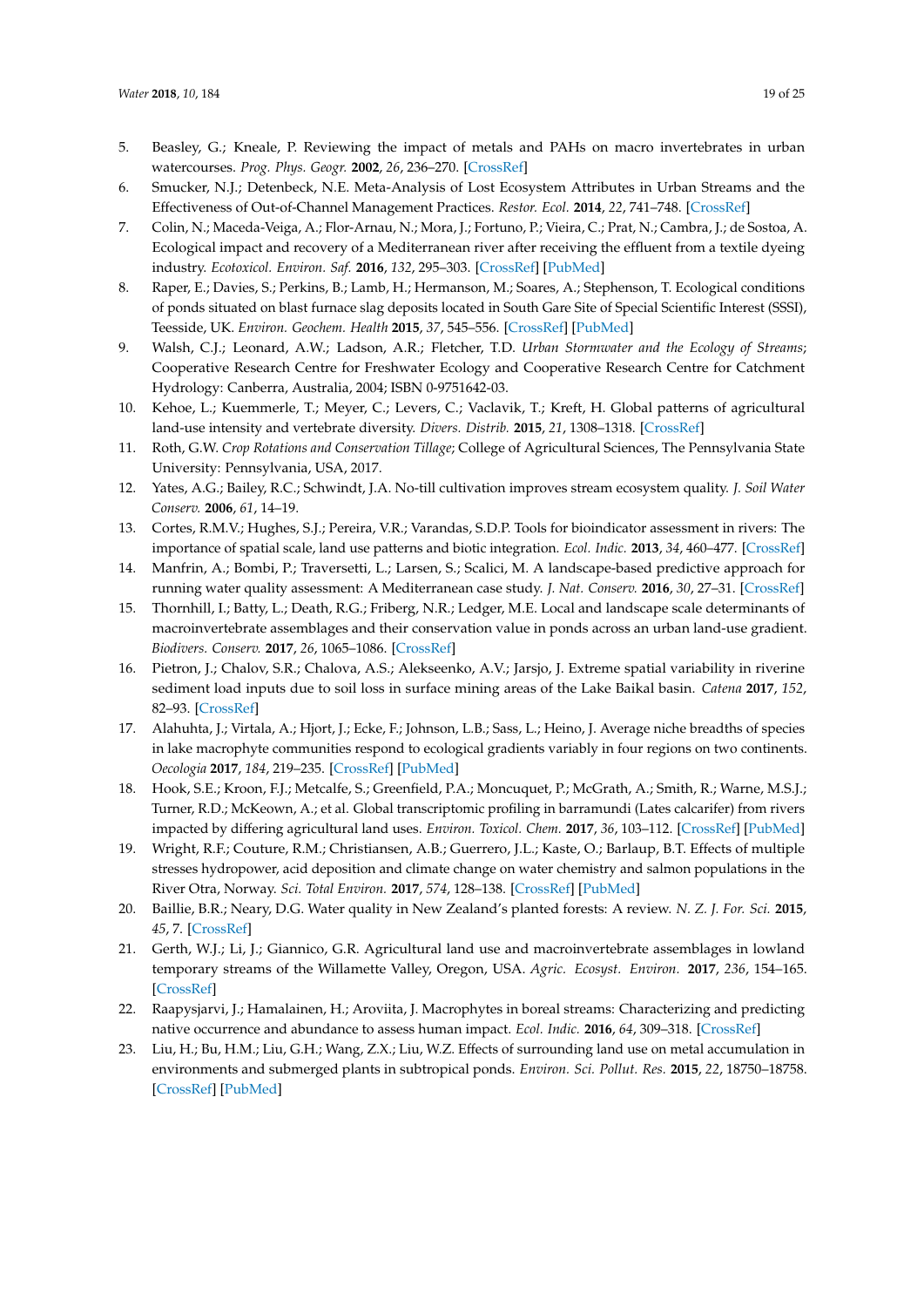- <span id="page-19-21"></span><span id="page-19-0"></span>24. Bonada, N.; Rieradevall, M.; Dallas, H.; Davis, J.; Day, J.; Figueroa, R.; Resh, V.H.; Prat, N. Multi-scale assessment of macroinvertebrate richness and composition in Mediterranean-climate rivers. *Freshw. Biol.* **2008**, *53*, 772–788. [\[CrossRef\]](http://dx.doi.org/10.1111/j.1365-2427.2007.01940.x)
- <span id="page-19-1"></span>25. Brown, L.R.; May, J.T.; Wulff, M. Associations of Benthic Macroinvertebrate Assemblages with Environmental Variables in the Upper Clear Creek Watershed, California. *West. N. Am. Nat.* **2012**, *72*, 473–494. [\[CrossRef\]](http://dx.doi.org/10.3398/064.072.0406)
- <span id="page-19-2"></span>26. Yang, Y.Y.; Toor, G.S. Sources and mechanisms of nitrate and orthophosphate transport in urban stormwater runoff from residential catchments. *Water Res.* **2017**, *112*, 176–184. [\[CrossRef\]](http://dx.doi.org/10.1016/j.watres.2017.01.039) [\[PubMed\]](http://www.ncbi.nlm.nih.gov/pubmed/28160697)
- <span id="page-19-3"></span>27. Lee, F.; Simon, K.S.; Perry, G.L.W. Increasing agricultural land use is associated with the spread of an invasive fish (Gambusia affinis). *Sci. Total Environ.* **2017**, *586*, 1113–1123. [\[CrossRef\]](http://dx.doi.org/10.1016/j.scitotenv.2017.02.101) [\[PubMed\]](http://www.ncbi.nlm.nih.gov/pubmed/28214124)
- <span id="page-19-4"></span>28. Brogna, D.; Michez, A.; Jacobs, S.; Dufrene, M.; Vincke, C.; Dendoncker, N. Linking Forest Cover to Water Quality: A Multivariate Analysis of Large Monitoring Datasets. *Water* **2017**, *9*, 176. [\[CrossRef\]](http://dx.doi.org/10.3390/w9030176)
- <span id="page-19-5"></span>29. Cunha, E.J.; Montag, L.F.D.; Juen, L. Oil palm crops effects on environmental integrity of Amazonian streams and Heteropteran (Hemiptera) species diversity. *Ecol. Indic.* **2015**, *52*, 422–429. [\[CrossRef\]](http://dx.doi.org/10.1016/j.ecolind.2014.12.024)
- 30. Epele, L.B.; Miserendino, M.L. Environmental Quality and Aquatic Invertebrate Metrics Relationships at Patagonian Wetlands Subjected to Livestock Grazing Pressures. *PLoS ONE* **2015**, *10*, e0137873. [\[CrossRef\]](http://dx.doi.org/10.1371/journal.pone.0137873) [\[PubMed\]](http://www.ncbi.nlm.nih.gov/pubmed/26448652)
- <span id="page-19-6"></span>31. Sueyoshi, M.; Ishiyama, N.; Nakamura, F. beta-diversity decline of aquatic insects at the microhabitat scale associated with agricultural land use. *Landsc. Ecol. Eng.* **2016**, *12*, 187–196. [\[CrossRef\]](http://dx.doi.org/10.1007/s11355-015-0283-1)
- <span id="page-19-7"></span>32. Palmer, M.A.; Menninger, H.L.; Bernhardt, E. River restoration, habitat heterogeneity and biodiversity: A failure of theory or practice? *Freshw. Biol.* **2010**, *55*, 205–222. [\[CrossRef\]](http://dx.doi.org/10.1111/j.1365-2427.2009.02372.x)
- <span id="page-19-8"></span>33. Palmer, M.A.; Hondula, K.L.; Koch, B.J. Ecological Restoration of Streams and Rivers: Shifting Strategies and Shifting Goals. *Annu. Rev. Ecol. Evol. Syst.* **2014**, *45*, 247–269. [\[CrossRef\]](http://dx.doi.org/10.1146/annurev-ecolsys-120213-091935)
- <span id="page-19-19"></span><span id="page-19-9"></span>34. Berger, E.; Haase, P.; Kuemmerlen, M.; Leps, M.; Schafer, R.B.; Sundermann, A. Water quality variables and pollution sources shaping stream macroinvertebrate communities. *Sci. Total Environ.* **2017**, *587*, 1–10. [\[CrossRef\]](http://dx.doi.org/10.1016/j.scitotenv.2017.02.031) [\[PubMed\]](http://www.ncbi.nlm.nih.gov/pubmed/28190575)
- <span id="page-19-20"></span><span id="page-19-10"></span>35. Shrestha, M.K.; Recknagel, F.; Frizenschaf, J.; Meyer, W. Future climate and land uses effects on flow and nutrient loads of a Mediterranean catchment in South Australia. *Sci. Total Environ.* **2017**, *590*, 186–193. [\[CrossRef\]](http://dx.doi.org/10.1016/j.scitotenv.2017.02.197) [\[PubMed\]](http://www.ncbi.nlm.nih.gov/pubmed/28262367)
- <span id="page-19-11"></span>36. Bussi, G.; Janes, V.; Whitehead, P.G.; Dadson, S.J.; Holman, I.P. Dynamic response of land use and river nutrient concentration to long-term climatic changes. *Sci. Total Environ.* **2017**, *590*, 818–831. [\[CrossRef\]](http://dx.doi.org/10.1016/j.scitotenv.2017.03.069) [\[PubMed\]](http://www.ncbi.nlm.nih.gov/pubmed/28285854)
- <span id="page-19-12"></span>37. Fierro, P.; Bertran, C.; Mercado, M.; Pena-Cortes, F.; Tapia, J.; Hauenstein, E.; Caputo, L.; Vargas-Chacoff, L. Landscape composition as a determinant of diversity and functional feeding groups of aquatic macroinvertebrates in southern rivers of the Araucania, Chile. *Lat. Am. J. Aquat. Res.* **2015**, *43*, 186–200. [\[CrossRef\]](http://dx.doi.org/10.3856/vol43-issue1-fulltext-16)
- <span id="page-19-13"></span>38. Jun, Y.C.; Kim, N.Y.; Kwon, S.J.; Han, S.C.; Hwang, I.C.; Park, J.H.; Won, D.H.; Byun, M.S.; Kong, H.Y.; Lee, J.E.; et al. Effects of land use on benthic macroinvertebrate communities: Comparison of two mountain streams in Korea. *Ann. Limnol.-Int. J. Limnol.* **2011**, *47*, S35–S49. [\[CrossRef\]](http://dx.doi.org/10.1051/limn/2011018)
- <span id="page-19-14"></span>39. Park, S.R.; Lee, H.J.; Lee, S.W.; Hwang, S.J.; Byeon, M.S.; Joo, G.J.; Jeong, K.S.; Kong, D.S.; Kim, M.C. Relationships between land use and multi-dimensional characteristics of streams and rivers at two different scales. *Ann. Limnol.-Int. J. Limnol.* **2011**, *47*, S107–S116. [\[CrossRef\]](http://dx.doi.org/10.1051/limn/2011023)
- <span id="page-19-15"></span>40. Hughes, S.J.; Cabral, J.A.; Bastos, R.; Cortes, R.; Vicente, J.; Eitelberg, D.; Yu, H.R.; Honrado, J.; Santos, M. A stochastic dynamic model to assess land use change scenarios on the ecological status of fluvial water bodies under the Water Framework Directive. *Sci. Total Environ.* **2016**, *565*, 427–439. [\[CrossRef\]](http://dx.doi.org/10.1016/j.scitotenv.2016.04.153) [\[PubMed\]](http://www.ncbi.nlm.nih.gov/pubmed/27179681)
- <span id="page-19-16"></span>41. Schmalz, B.; Kuemmerlen, M.; Kiesel, J.; Cai, Q.; Jahnig, S.C.; Fohrer, N. Impacts of land use changes on hydrological components and macroinvertebrate distributions in the Poyang lake area. *Ecohydrology* **2015**, *8*, 1119–1136. [\[CrossRef\]](http://dx.doi.org/10.1002/eco.1569)
- <span id="page-19-17"></span>42. Tu, J. Combined impact of climate and land use changes on streamflow and water quality in eastern Massachusetts, USA. *J. Hydrol.* **2009**, *379*, 268–283. [\[CrossRef\]](http://dx.doi.org/10.1016/j.jhydrol.2009.10.009)
- <span id="page-19-18"></span>43. McDonald, R.I.; Weber, K.F.; Padowski, J.; Boucher, T.; Shemie, D. Estimating watershed degradation over the last century and its impact on water-treatment costs for the world's large cities. *Proc. Natl. Acad. Sci. USA* **2016**, *113*, 9117–9122. [\[CrossRef\]](http://dx.doi.org/10.1073/pnas.1605354113) [\[PubMed\]](http://www.ncbi.nlm.nih.gov/pubmed/27457941)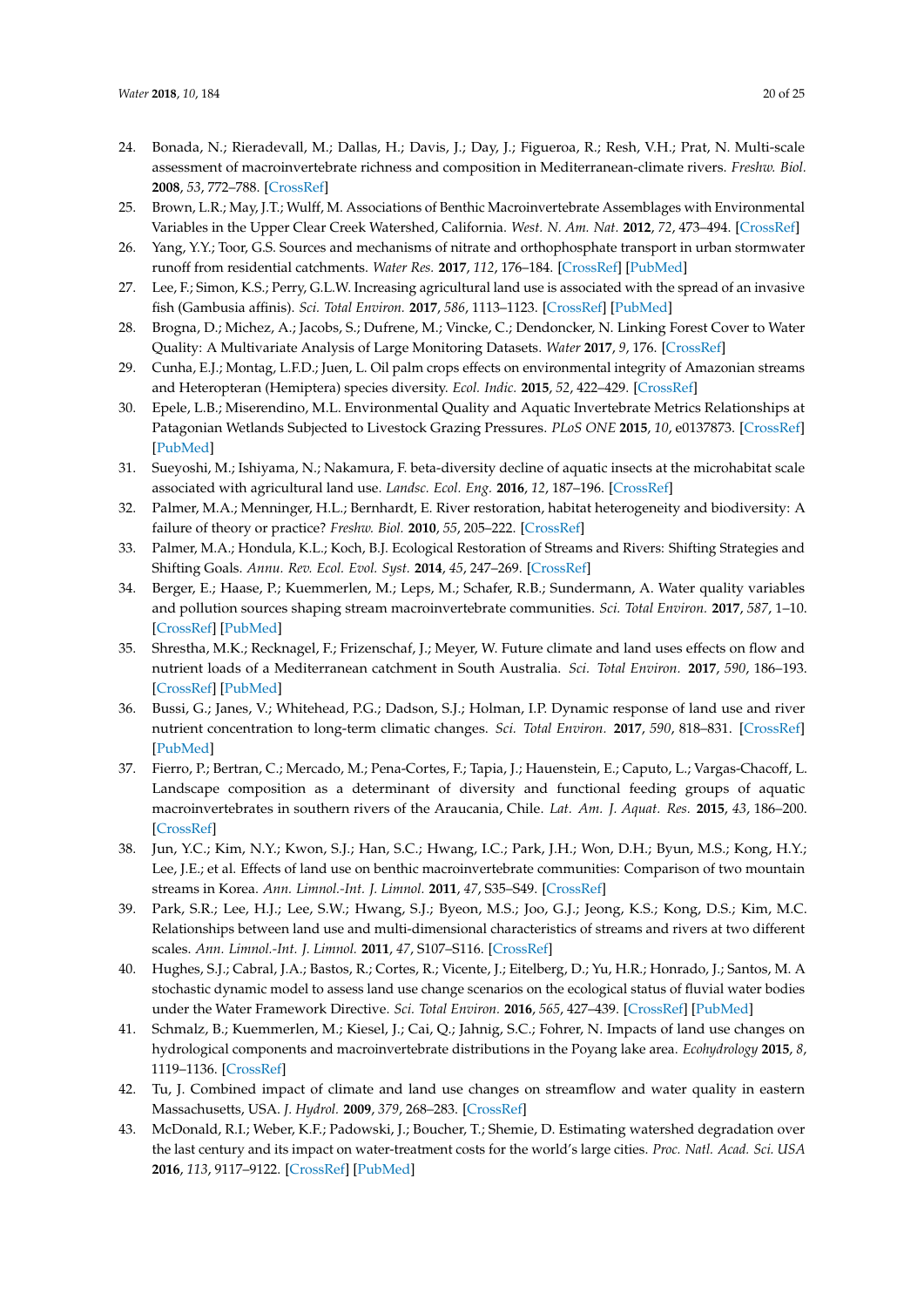- <span id="page-20-0"></span>44. Bucker, A.; Sondermann, M.; Frede, H.G.; Breuer, L. The influence of land-use on macroinvertebrate communities in montane tropical streams—A case study from Ecuador. *Fundam. Appl. Limnol.* **2010**, *177*, 267–282. [\[CrossRef\]](http://dx.doi.org/10.1127/1863-9135/2010/0177-0267)
- <span id="page-20-1"></span>45. Mwedzi, T.; Bere, T.; Mangadze, T. Macroinvertebrate assemblages in agricultural, mining, and urban tropical streams: Implications for conservation and management. *Environ. Sci. Pollut. Res.* **2016**, *23*, 11181–11192. [\[CrossRef\]](http://dx.doi.org/10.1007/s11356-016-6340-y) [\[PubMed\]](http://www.ncbi.nlm.nih.gov/pubmed/26920532)
- <span id="page-20-2"></span>46. Strehmel, A.; Schmalz, B.; Fohrer, N. Evaluation of Land Use, Land Management and Soil Conservation Strategies to Reduce Non-Point Source Pollution Loads in the Three Gorges Region, China. *Environ. Manag.* **2016**, *58*, 906–921. [\[CrossRef\]](http://dx.doi.org/10.1007/s00267-016-0758-3) [\[PubMed\]](http://www.ncbi.nlm.nih.gov/pubmed/27590307)
- <span id="page-20-17"></span><span id="page-20-3"></span>47. Everaert, G.; Pauwels, I.S.; Boets, P.; Verduin, E.; de la Haye, M.A.A.; Blom, C.; Goethals, P.L.M. Model-based evaluation of ecological bank design and management in the scope of the European Water Framework Directive. *Ecol. Eng.* **2013**, *53*, 144–152. [\[CrossRef\]](http://dx.doi.org/10.1016/j.ecoleng.2012.12.034)
- 48. Arias-Hidalgo, M.; Villa-Cox, G.; Griensven, A.V.; Solorzano, G.; Villa-Cox, R.; Mynett, A.E.; Debels, P. A decision framework for wetland management in a river basin context: The "Abras de Mantequilla" case study in the Guayas River Basin, Ecuador. *Environ. Sci. Policy* **2013**, *34*, 103–114. [\[CrossRef\]](http://dx.doi.org/10.1016/j.envsci.2012.10.009)
- <span id="page-20-25"></span><span id="page-20-18"></span><span id="page-20-11"></span>49. Schuwirth, N.; Dietzel, A.; Reichert, P. The importance of biotic interactions for the prediction of macroinvertebrate communities under multiple stressors. *Funct. Ecol.* **2016**, *30*, 974–984. [\[CrossRef\]](http://dx.doi.org/10.1111/1365-2435.12605)
- <span id="page-20-12"></span><span id="page-20-4"></span>50. Tchakonte, S.; Ajeagah, G.A.; Camara, A.I.; Diomande, D.; Tchatcho, N.L.N.; Ngassam, P. Impact of urbanization on aquatic insect assemblages in the coastal zone of Cameroon: The use of biotraits and indicator taxa to assess environmental pollution. *Hydrobiologia* **2015**, *755*, 123–144. [\[CrossRef\]](http://dx.doi.org/10.1007/s10750-015-2221-5)
- <span id="page-20-13"></span><span id="page-20-5"></span>51. Slevers, M.; Hale, R.; Morrongiello, J.R. Do trout respond to riparian change? A meta-analysis with implications for restoration and management. *Freshw. Biol.* **2017**, *62*, 445–457. [\[CrossRef\]](http://dx.doi.org/10.1111/fwb.12888)
- <span id="page-20-14"></span><span id="page-20-6"></span>52. Ferreira, A.R.L.; Fernandes, L.F.S.; Cortes, R.M.V.; Pacheco, F.A.L. Assessing anthropogenic impacts on riverine ecosystems using nested partial least squares regression. *Sci. Total Environ.* **2017**, *583*, 466–477. [\[CrossRef\]](http://dx.doi.org/10.1016/j.scitotenv.2017.01.106) [\[PubMed\]](http://www.ncbi.nlm.nih.gov/pubmed/28119006)
- <span id="page-20-15"></span><span id="page-20-7"></span>53. Larras, F.; Coulaud, R.; Gautreau, E.; Billoir, E.; Rosebery, J.; Usseglio-Polatera, P. Assessing anthropogenic pressures on streams: A random forest approach based on benthic diatom communities. *Sci. Total Environ.* **2017**, *586*, 1101–1112. [\[CrossRef\]](http://dx.doi.org/10.1016/j.scitotenv.2017.02.096) [\[PubMed\]](http://www.ncbi.nlm.nih.gov/pubmed/28222924)
- <span id="page-20-8"></span>54. Dahm, V.; Hering, D. A modeling approach for identifying recolonisation source sites in river restoration planning. *Landsc. Ecol.* **2016**, *31*, 2323–2342. [\[CrossRef\]](http://dx.doi.org/10.1007/s10980-016-0402-x)
- <span id="page-20-16"></span><span id="page-20-9"></span>55. Pearson, C.E.; Ormerod, S.J.; Symondson, W.O.C.; Vaughan, I.P. Resolving large-scale pressures on species and ecosystems: Propensity modelling identifies agricultural effects on streams. *J. Appl. Ecol.* **2016**, *53*, 408–417. [\[CrossRef\]](http://dx.doi.org/10.1111/1365-2664.12586) [\[PubMed\]](http://www.ncbi.nlm.nih.gov/pubmed/27867215)
- <span id="page-20-10"></span>56. Weigel, B.M. Development of stream macroinvertebrate models that predict watershed and local stressors in Wisconsin. *J. N. Am. Benthol. Soc.* **2003**, *22*, 123–142. [\[CrossRef\]](http://dx.doi.org/10.2307/1467982)
- <span id="page-20-23"></span>57. Abouali, M.; Nejadhashemi, A.P.; Daneshvar, F.; Woznicki, S.A. Two-phase approach to improve stream health modeling. *Ecol. Inform.* **2016**, *34*, 13–21. [\[CrossRef\]](http://dx.doi.org/10.1016/j.ecoinf.2016.04.009)
- <span id="page-20-20"></span>58. Alemneh, T.; Ambelu, A.; Bahrndorff, S.; Mereta, S.T.; Pertoldi, C.; Zaitchik, B.F. Modeling the impact of highland settlements on ecological disturbance of streams in Choke Mountain Catchment: Macroinvertebrate assemblages and water quality. *Ecol. Indic.* **2017**, *73*, 452–459. [\[CrossRef\]](http://dx.doi.org/10.1016/j.ecolind.2016.10.019)
- <span id="page-20-24"></span>59. Alvarez-Cabria, M.; Gonzalez-Ferreras, A.M.; Penas, F.J.; Barquin, J. Modelling macroinvertebrate and fish biotic indices: From reaches to entire river networks. *Sci. Total Environ.* **2017**, *577*, 308–318. [\[CrossRef\]](http://dx.doi.org/10.1016/j.scitotenv.2016.10.186) [\[PubMed\]](http://www.ncbi.nlm.nih.gov/pubmed/27802888)
- <span id="page-20-21"></span>60. Baltazar, D.E.S.; Magcale-Macandog, D.; Tan, M.F.O.; Zafaralla, M.T.; Cadiz, N.M. A River Health Status Model Based on Water Quality, Macroinvertebrates and Land Use for Niyugan River, Cabuyao City, Laguna, Philippines. *J. Environ. Sci. Manag.* **2016**, *19*, 38–53.
- <span id="page-20-22"></span>61. Damanik-Ambarita, M.N.; Everaert, G.; Forio, M.A.E.; Nguyen, T.H.T.; Lock, K.; Musonge, P.L.S.; Suhareva, N.; Dominguez-Granda, L.; Bennetsen, E.; Boets, P.; et al. Generalized Linear Models to Identify Key Hydromorphological and Chemical Variables Determining the Occurrence of Macroinvertebrates in the Guayas River Basin (Ecuador). *Water* **2016**, *8*, 297. [\[CrossRef\]](http://dx.doi.org/10.3390/w8070297)
- <span id="page-20-19"></span>62. Einheuser, M.D.; Nejadhashemi, A.P.; Sowa, S.P.; Wang, L.Z.; Hamaamin, Y.A.; Woznicki, S.A. Modeling the effects of conservation practices on stream health. *Sci. Total Environ.* **2012**, *435*, 380–391. [\[CrossRef\]](http://dx.doi.org/10.1016/j.scitotenv.2012.07.033) [\[PubMed\]](http://www.ncbi.nlm.nih.gov/pubmed/22871465)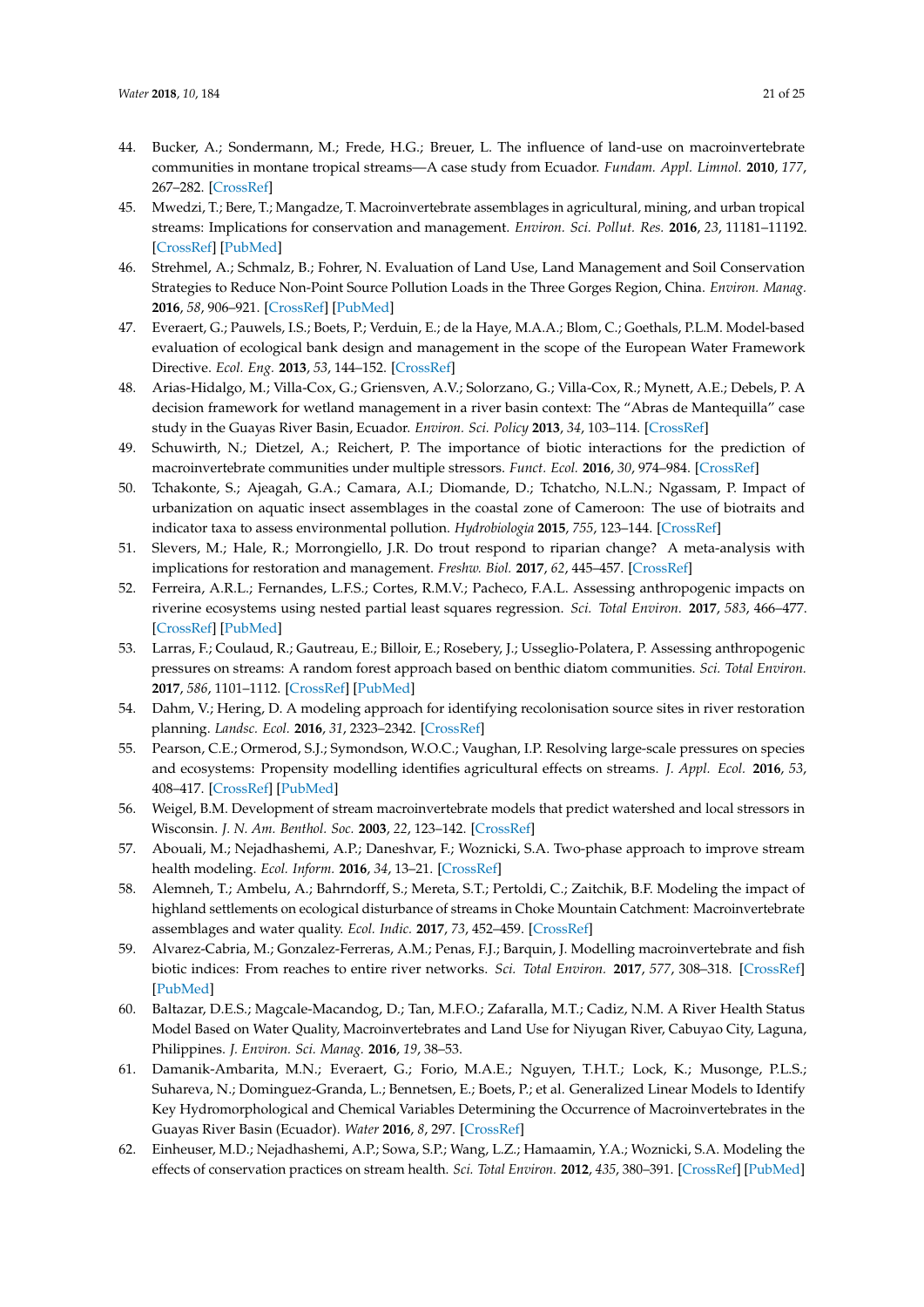- <span id="page-21-30"></span><span id="page-21-7"></span><span id="page-21-6"></span><span id="page-21-5"></span><span id="page-21-4"></span><span id="page-21-3"></span><span id="page-21-2"></span><span id="page-21-1"></span><span id="page-21-0"></span>63. Erba, S.; Pace, G.; Demartini, D.; Di Pasquale, D.; Dorflinger, G.; Buffagni, A. Land use at the reach scale as a major determinant for benthic invertebrate community in Mediterranean rivers of Cyprus. *Ecol. Indic.* **2015**, *48*, 477–491. [\[CrossRef\]](http://dx.doi.org/10.1016/j.ecolind.2014.09.010)
- <span id="page-21-38"></span><span id="page-21-8"></span>64. Forio, M.A.E.; Landuyt, D.; Bennetsen, E.; Lock, K.; Nguyen, T.H.T.; Damanik-Ambarita, M.N.; Musonge, P.L.S.; Boets, P.; Everaert, G.; Dominguez-Granda, L.; et al. Bayesian belief network models to analyse and predict ecological water quality in rivers. *Ecol. Model.* **2015**, *312*, 222–238. [\[CrossRef\]](http://dx.doi.org/10.1016/j.ecolmodel.2015.05.025)
- <span id="page-21-39"></span><span id="page-21-9"></span>65. Forio, M.A.E.; Mouton, A.; Lock, K.; Boets, P.; Tien, N.T.H.; Damanik-Ambarita, M.N.; Musonge, P.L.S.; Dominguez-Granda, L.; Goethals, P.L.M. Fuzzy modelling to identify key drivers of ecological water quality to support decision and policy making. *Environ. Sci. Policy* **2017**, *67*, 58–68. [\[CrossRef\]](http://dx.doi.org/10.1016/j.envsci.2016.12.004)
- <span id="page-21-10"></span>66. Hrodey, P.J.; Sutton, T.M.; Frimpong, E.A.; Simon, T.P. Land-use Impacts on Watershed Health and Integrity in Indiana Warmwater Streams. *Am. Midl. Nat.* **2009**, *161*, 76–95. [\[CrossRef\]](http://dx.doi.org/10.1674/0003-0031-161.1.76)
- <span id="page-21-22"></span><span id="page-21-12"></span><span id="page-21-11"></span>67. Mantyka-Pringle, C.S.; Martin, T.G.; Moffatt, D.B.; Linke, S.; Rhodes, J.R. Understanding and predicting the combined effects of climate change and land-use change on freshwater macroinvertebrates and fish. *J. Appl. Ecol.* **2014**, *51*, 572–581. [\[CrossRef\]](http://dx.doi.org/10.1111/1365-2664.12236)
- <span id="page-21-35"></span><span id="page-21-13"></span>68. Moreno, P.; Franca, J.S.; Ferreira, W.R.; Paz, A.D.; Monteiro, I.M.; Callisto, M. Use of the BEAST model for biomonitoring water quality in a neotropical basin. *Hydrobiologia* **2009**, *630*, 231–242. [\[CrossRef\]](http://dx.doi.org/10.1007/s10750-009-9796-7)
- <span id="page-21-25"></span><span id="page-21-14"></span>69. Sanchez, G.M.; Nejadhashemi, A.P.; Zhang, Z.; Woznicki, S.A.; Habron, G.; Marquart-Pyatt, S.; Shortridge, A. Development of a socio-ecological environmental justice model for watershed-based management. *J. Hydrol.* **2014**, *518*, 162–177. [\[CrossRef\]](http://dx.doi.org/10.1016/j.jhydrol.2013.08.014)
- <span id="page-21-34"></span><span id="page-21-15"></span>70. Sheldon, F.; Peterson, E.E.; Boone, E.L.; Sippel, S.; Bunn, S.E.; Harch, B.D. Identifying the spatial scale of land use that most strongly influences overall river ecosystem health score. *Ecol. Appl.* **2012**, *22*, 2188–2203. [\[CrossRef\]](http://dx.doi.org/10.1890/11-1792.1) [\[PubMed\]](http://www.ncbi.nlm.nih.gov/pubmed/23387119)
- <span id="page-21-33"></span><span id="page-21-17"></span><span id="page-21-16"></span>71. Woznicki, S.A.; Nejadhashemi, A.P.; Abouali, M.; Herman, M.R.; Esfahanian, E.; Hamaamin, Y.A.; Zhang, Z. Ecohydrological modeling for large-scale environmental impact assessment. *Sci. Total Environ.* **2016**, *543*, 274–286. [\[CrossRef\]](http://dx.doi.org/10.1016/j.scitotenv.2015.11.044) [\[PubMed\]](http://www.ncbi.nlm.nih.gov/pubmed/26595397)
- <span id="page-21-37"></span><span id="page-21-18"></span>72. Zhang, Y.X.; Dudgeon, D.; Cheng, D.S.; Thoe, W.; Fok, L.; Wang, Z.Y.; Lee, J.H.W. Impacts of land use and water quality on macroinvertebrate communities in the Pearl River drainage basin, China. *Hydrobiologia* **2010**, *652*, 71–88. [\[CrossRef\]](http://dx.doi.org/10.1007/s10750-010-0320-x)
- <span id="page-21-24"></span><span id="page-21-19"></span>73. Barton, D.R. The use of Percent Model Affinity to assess the effects of agriculture on benthic invertebrate communities in headwater streams of southern Ontario, Canada. *Freshw. Biol.* **1996**, *36*, 397–410. [\[CrossRef\]](http://dx.doi.org/10.1046/j.1365-2427.1996.00053.x)
- <span id="page-21-36"></span><span id="page-21-20"></span>74. Bennetsen, E.; Gobeyn, S.; Goethals, P.L.M. Species distribution models grounded in ecological theory for decision support in river management. *Ecol. Model.* **2016**, *325*, 1–12. [\[CrossRef\]](http://dx.doi.org/10.1016/j.ecolmodel.2015.12.016)
- <span id="page-21-31"></span>75. Carlisle, D.M.; Hawkins, C.P. Land use and the structure of western US stream invertebrate assemblages: Predictive models and ecological traits. *J. N. Am. Benthol. Soc.* **2008**, *27*, 986–999. [\[CrossRef\]](http://dx.doi.org/10.1899/07-176.1)
- <span id="page-21-32"></span>76. Carlisle, D.M.; Meador, M.R. A biological assessment of streams in the eastern united states using a predictive model for macroinvertebrate assemblages. *J. Am. Water Resour. Assoc.* **2007**, *43*, 1194–1207. [\[CrossRef\]](http://dx.doi.org/10.1111/j.1752-1688.2007.00097.x)
- <span id="page-21-21"></span>77. Clapcott, J.E.; Goodwin, E.O.; Snelder, T.H.; Collier, K.J.; Neale, M.W.; Greenfield, S. Finding reference: A comparison of modelling approaches for predicting macroinvertebrate community index benchmarks. *N. Z. J. Mar. Freshw. Res.* **2017**, *51*, 44–59. [\[CrossRef\]](http://dx.doi.org/10.1080/00288330.2016.1265994)
- <span id="page-21-27"></span>78. Davies, S.P.; Jackson, S.K. The biological condition gradient: A descriptive model for interpreting change in aquatic ecosystems. *Ecol. Appl.* **2006**, *16*, 1251–1266. [\[CrossRef\]](http://dx.doi.org/10.1890/1051-0761(2006)016[1251:TBCGAD]2.0.CO;2)
- <span id="page-21-29"></span>79. Feio, M.J.; Norris, R.H.; Graca, M.A.S.; Nichols, S. Water quality assessment of Portuguese streams: Regional or national predictive models? *Ecol. Indic.* **2009**, *9*, 791–806. [\[CrossRef\]](http://dx.doi.org/10.1016/j.ecolind.2008.09.012)
- <span id="page-21-23"></span>80. Feio, M.J.; Reynoldson, T.B.; Ferreira, V.; Graca, M.A.S. A predictive model for freshwater bioassessment (Mondego River, Portugal). *Hydrobiologia* **2007**, *589*, 55–68. [\[CrossRef\]](http://dx.doi.org/10.1007/s10750-006-0720-0)
- <span id="page-21-40"></span>81. Guse, B.; Kail, J.; Radinger, J.; Schroder, M.; Kiesel, J.; Hering, D.; Wolter, C.; Fohrer, N. Eco-hydrologic model cascades: Simulating land use and climate change impacts on hydrology, hydraulics and habitats for fish and macroinvertebrates. *Sci. Total Environ.* **2015**, *533*, 542–556. [\[CrossRef\]](http://dx.doi.org/10.1016/j.scitotenv.2015.05.078) [\[PubMed\]](http://www.ncbi.nlm.nih.gov/pubmed/26188405)
- <span id="page-21-28"></span>82. Hawkins, C.P.; Norris, R.H.; Hogue, J.N.; Feminella, J.W. Development and evaluation of predictive models for measuring the biological integrity of streams. *Ecol. Appl.* **2000**, *10*, 1456–1477. [\[CrossRef\]](http://dx.doi.org/10.1890/1051-0761(2000)010[1456:DAEOPM]2.0.CO;2)
- <span id="page-21-26"></span>83. Hawkins, C.P.; Yuan, L.L. Multitaxon distribution models reveal severe alteration in the regional biodiversity of freshwater invertebrates. *Freshw. Sci.* **2016**, *35*, 1365–1376. [\[CrossRef\]](http://dx.doi.org/10.1086/688848)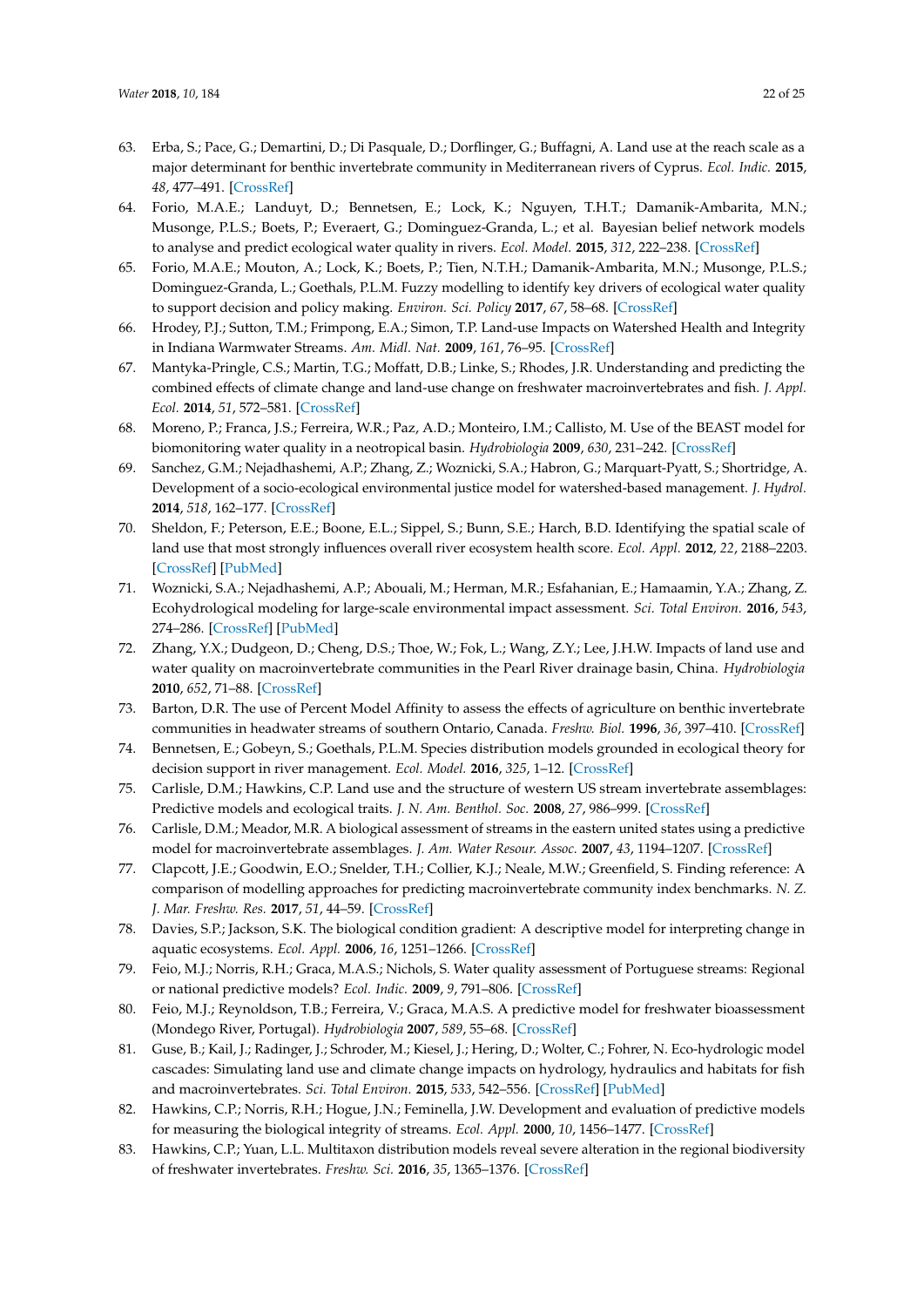- <span id="page-22-23"></span><span id="page-22-4"></span><span id="page-22-3"></span><span id="page-22-2"></span><span id="page-22-1"></span><span id="page-22-0"></span>84. Maloney, K.O.; Weller, D.E. Anthropogenic disturbance and streams: Land use and land-use change affect stream ecosystems via multiple pathways. *Freshw. Biol.* **2011**, *56*, 611–626. [\[CrossRef\]](http://dx.doi.org/10.1111/j.1365-2427.2010.02522.x)
- <span id="page-22-6"></span>85. Terrado, M.; Sabater, S.; Chaplin-Kramer, B.; Mandle, L.; Ziv, G.; Acuna, V. Model development for the assessment of terrestrial and aquatic habitat quality in conservation planning. *Sci. Total Environ.* **2016**, *540*, 63–70. [\[CrossRef\]](http://dx.doi.org/10.1016/j.scitotenv.2015.03.064) [\[PubMed\]](http://www.ncbi.nlm.nih.gov/pubmed/25836757)
- <span id="page-22-25"></span>86. Lock, K.; Goethals, P.L.M. Habitat suitability modelling for mayflies (Ephemeroptera) in Flanders (Belgium). *Ecol. Inform.* **2013**, *17*, 30–35. [\[CrossRef\]](http://dx.doi.org/10.1016/j.ecoinf.2011.12.004)
- <span id="page-22-24"></span>87. Lock, K.; Goethals, P.L.M. Predicting the occurrence of stoneflies (Plecoptera) on the basis of water characteristics, river morphology and land use. *J. Hydroinform.* **2014**, *16*, 812–821. [\[CrossRef\]](http://dx.doi.org/10.2166/hydro.2013.188)
- <span id="page-22-22"></span>88. Van Sickle, J.; Baker, J.; Herlihy, A.; Bayley, P.; Gregory, S.; Haggerty, P.; Ashkenas, L.; Li, J. Projecting the biological condition of streams under alternative scenarios of human land use. *Ecol. Appl.* **2004**, *14*, 368–380. [\[CrossRef\]](http://dx.doi.org/10.1890/02-5009)
- <span id="page-22-5"></span>89. Carr, G.M.; Neary, J.P. *Water Quality for Ecosystem and Human Health*, 2nd ed.; Robarts, R., Barker, S., Eds.; United Nations Environment Programme (UNEP); Global Environment Monitoring System (GEMS)/Water Programme: Burlington, ON, Canada, 2008; p. 120. ISBN 92-95039-51-7.
- <span id="page-22-7"></span>90. Kuemmerle, T.; Erb, K.; Meyfroidt, P.; Muller, D.; Verburg, P.H.; Estel, S.; Haberl, H.; Hostert, P.; Jepsen, M.R.; Kastner, T.; et al. Challenges and opportunities in mapping land use intensity gIobally. *Curr. Opin. Environ. Sustain.* **2013**, *5*, 484–493. [\[CrossRef\]](http://dx.doi.org/10.1016/j.cosust.2013.06.002) [\[PubMed\]](http://www.ncbi.nlm.nih.gov/pubmed/24143157)
- <span id="page-22-8"></span>91. Crétaz, A.L.D.L.; Barten, P.K. *Land Use Effects on Streamflow and Water Quality in the Northeastern United States*; CRC: Boca Raton, FL, USA, 2007; p. 319. ISBN 9780849391873, 0849391873.
- <span id="page-22-9"></span>92. Rios-Touma, B.; Prescott, C.; Axtell, S.; Kondolf, G.M. Habitat Restoration in the Context of Watershed Prioritization: The Ecological Performance of Urban Stream Restoration Projects in Portland, Oregon. *River Res. Appl.* **2015**, *31*, 755–766. [\[CrossRef\]](http://dx.doi.org/10.1002/rra.2769)
- <span id="page-22-10"></span>93. Waite, I.R. Agricultural disturbance response models for invertebrate and algal metrics from streams at two spatial scales within the U.S. *Hydrobiologia* **2014**, *726*, 285–303. [\[CrossRef\]](http://dx.doi.org/10.1007/s10750-013-1774-4)
- <span id="page-22-11"></span>94. Molina, M.C.; Roa-Fuentes, C.A.; Zeni, J.O.; Casatti, L. The effects of land use at different spatial scales on instream features in agricultural streams. *Limnologica* **2017**, *65*, 14–21. [\[CrossRef\]](http://dx.doi.org/10.1016/j.limno.2017.06.001)
- <span id="page-22-12"></span>95. Usio, N.; Nakagawa, M.; Aoki, T.; Higuchi, S.; Kadono, Y.; Akasaka, M.; Takamura, N. Effects of land use on trophic states and multi-taxonomic diversity in Japanese farm ponds. *Agric. Ecosyst. Environ.* **2017**, *247*, 205–215. [\[CrossRef\]](http://dx.doi.org/10.1016/j.agee.2017.06.043)
- <span id="page-22-13"></span>96. Lee, B.Y.; Park, S.J.; Paule, M.C.; Jun, W.; Lee, C.H. Effects of Impervious Cover on the Surface Water Quality and Aquatic Ecosystem of the Kyeongan Stream in South Korea. *Water Environ. Res.* **2012**, *84*, 635–645. [\[CrossRef\]](http://dx.doi.org/10.2175/106143012X13373550426878) [\[PubMed\]](http://www.ncbi.nlm.nih.gov/pubmed/22953448)
- <span id="page-22-14"></span>97. Wen, T.; Sheng, S.; An, S.Q. Relationships between stream ecosystem properties and landscape composition at multiple spatial scales along a heavily polluted stream in China: Implications for restoration. *Ecol. Eng.* **2016**, *97*, 493–502. [\[CrossRef\]](http://dx.doi.org/10.1016/j.ecoleng.2016.10.028)
- <span id="page-22-15"></span>98. De Morais, L.; de Oliveira Sanches, B.; Sanches, B.D.O.; Kaufmann, P.R.; Hughes, R.M.; Molozzi, J.; Callisto, M. Assessment of disturbance at three spatial scales in two large tropical reservoirs. *J. Limnol.* **2017**, *76*, 240–252. [\[CrossRef\]](http://dx.doi.org/10.4081/jlimnol.2016.1547)
- <span id="page-22-16"></span>99. Raymond, K.L.; Vondracek, B. Relationships among rotational and conventional grazing systems, stream channels, and macroinvertebrates. *Hydrobiologia* **2011**, *669*, 105–117. [\[CrossRef\]](http://dx.doi.org/10.1007/s10750-011-0653-0)
- <span id="page-22-17"></span>100. Jayawardana, J.M.C.K.; Gunawardana, W.D.T.M.; Udayakumara, E.P.N.; Westbrooke, M. Land use impacts on river health of Uma Oya, Sri Lanka: Implications of spatial scales. *Environ. Monit. Assess.* **2017**, *189*. [\[CrossRef\]](http://dx.doi.org/10.1007/s10661-017-5863-0) [\[PubMed\]](http://www.ncbi.nlm.nih.gov/pubmed/28357718)
- <span id="page-22-18"></span>101. Merriam, E.R.; Petty, J.T.; Merovich, G.T.; Fulton, J.B.; Strager, M.P. Additive effects of mining and residential development on stream conditions in a central Appalachian watershed. *J. N. Am. Benthol. Soc.* **2011**, *30*, 399–418. [\[CrossRef\]](http://dx.doi.org/10.1899/10-079.1)
- <span id="page-22-19"></span>102. Meyer, M.D.; Davis, C.A.; Dvorett, D. Response of Wetland Invertebrate Communities to Local and Landscape Factors in North Central Oklahoma. *Wetlands* **2015**, *35*, 533–546. [\[CrossRef\]](http://dx.doi.org/10.1007/s13157-015-0642-6)
- <span id="page-22-20"></span>103. Carvalho, L.; Cortes, R.; Bordalo, A.A. Evaluation of the ecological status of an impaired watershed by using a multi-index approach. *Environ. Monit. Assess.* **2011**, *174*, 493–508. [\[CrossRef\]](http://dx.doi.org/10.1007/s10661-010-1473-9) [\[PubMed\]](http://www.ncbi.nlm.nih.gov/pubmed/20449650)
- <span id="page-22-21"></span>104. Bellucci, C.J.; Becker, M.; Beauchene, M. Characteristics of Macroinvertebrate and Fish Communities From 30 Least Disturbed Small Streams in Connecticut. *Northeast. Nat.* **2011**, *18*, 411–444. [\[CrossRef\]](http://dx.doi.org/10.1656/045.018.0402)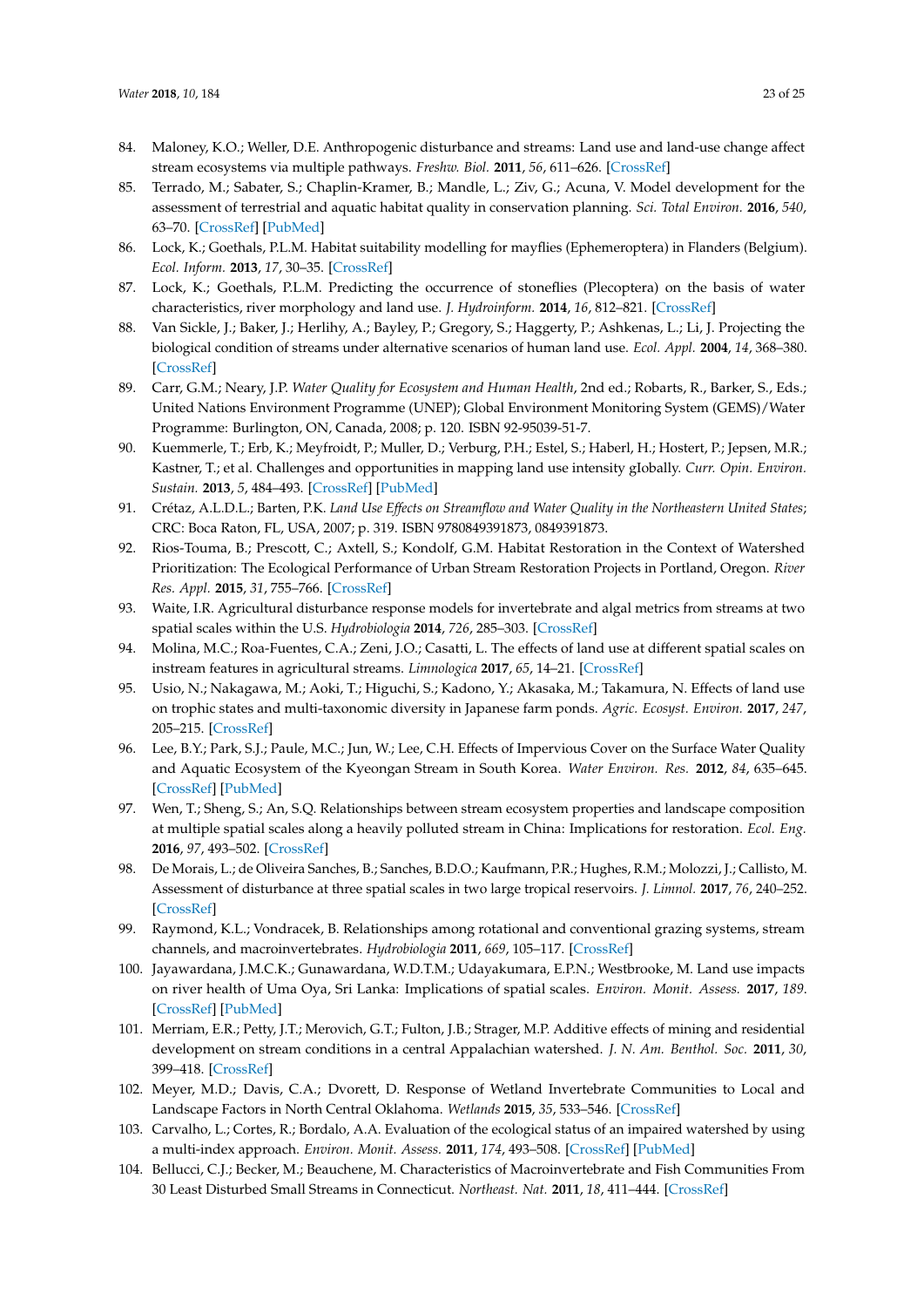- <span id="page-23-0"></span>105. Lowrance, R.; Altier, L.S.; Newbold, J.D.; Schnabel, R.R.; Groffman, P.M.; Denver, J.M.; Correll, D.L.; Gilliam, J.W.; Robinson, J.L.; Brinsfield, R.B.; et al. Water quality functions of riparian forest buffers in Chesapeake Bay watersheds. *Environ. Manag.* **1997**, *21*, 687–712. [\[CrossRef\]](http://dx.doi.org/10.1007/s002679900060)
- <span id="page-23-1"></span>106. Rocchini, D.; Petras, V.; Petrasova, A.; Horning, N.; Furtkevicova, L.; Neteler, M.; Leutner, B.; Wegmann, M. Open data and open source for remote sensing training in ecology. *Ecol. Inform.* **2017**, *40*, 57–61. [\[CrossRef\]](http://dx.doi.org/10.1016/j.ecoinf.2017.05.004)
- <span id="page-23-2"></span>107. Harding, J.S.; Benfield, E.F.; Bolstad, P.V.; Helfman, G.S.; Jones, E.B.D. Stream biodiversity: The ghost of land use past. *Proc. Natl. Acad. Sci. USA* **1998**, *95*, 14843–14847. [\[CrossRef\]](http://dx.doi.org/10.1073/pnas.95.25.14843) [\[PubMed\]](http://www.ncbi.nlm.nih.gov/pubmed/9843977)
- <span id="page-23-3"></span>108. Verkaik, I.; Vila-Escale, M.; Rieradevall, M.; Baxter, C.V.; Lake, P.S.; Minshall, G.W.; Reich, P.; Prat, N. Stream macroinvertebrate community responses to fire: Are they the same in different fire-prone biogeographic regions? *Freshw. Sci.* **2015**, *34*, 1527–1541. [\[CrossRef\]](http://dx.doi.org/10.1086/683370)
- 109. Strauch, A.M.; MacKenzie, R.A.; Giardina, C.P.; Bruland, G.L. Climate driven changes to rainfall and streamflow patterns in a model tropical island hydrological system. *J. Hydrol.* **2015**, *523*, 160–169. [\[CrossRef\]](http://dx.doi.org/10.1016/j.jhydrol.2015.01.045)
- 110. Barber, L.B.; Paschke, S.S.; Battaglia, W.A.; Douville, C.; Fitzgerald, K.C.; Keefe, S.H.; Roth, D.A.; Vajda, A.M. Effects of an Extreme Flood on Trace Elements in River Water-From Urban Stream to Major River Basin. *Environ. Sci. Technol.* **2017**, *51*, 10344–10356. [\[CrossRef\]](http://dx.doi.org/10.1021/acs.est.7b01767) [\[PubMed\]](http://www.ncbi.nlm.nih.gov/pubmed/28862461)
- <span id="page-23-20"></span><span id="page-23-4"></span>111. Milliman, J.D.; Lee, T.Y.; Huang, J.C.; Kao, S.J. Impact of catastrophic events on small mountainous rivers: Temporal and spatial variations in suspendedand dissolved-solid fluxes along the Choshui River, central western Taiwan, during typhoon Mindulle, 2–6 July 2004. *Geochim. Cosmochim. Acta* **2017**, *205*, 272–294. [\[CrossRef\]](http://dx.doi.org/10.1016/j.gca.2017.02.015)
- <span id="page-23-5"></span>112. Lofgren, S.; Grandin, U.; Stendera, S. Long-term effects on nitrogen and benthic fauna of extreme weather events: Examples from two Swedish headwater streams. *Ambio* **2014**, *43*, 58–76. [\[CrossRef\]](http://dx.doi.org/10.1007/s13280-014-0562-3) [\[PubMed\]](http://www.ncbi.nlm.nih.gov/pubmed/25403970)
- <span id="page-23-6"></span>113. Bixby, R.J.; Cooper, S.D.; Gresswell, R.E.; Brown, L.E.; Dahm, C.N.; Dwire, K.A. Fire effects on aquatic ecosystems: An assessment of the current state of the science. *Freshw. Sci.* **2015**, *34*, 1340–1350. [\[CrossRef\]](http://dx.doi.org/10.1086/684073)
- <span id="page-23-7"></span>114. Rocchini, D.; Petras, V.; Petrasova, A.; Chemin, Y.; Ricotta, C.; Frigeri, A.; Landa, M.; Marcantonio, M.; Bastin, L.; Metz, M.; et al. Spatio-ecological complexity measures in GRASS GIS. *Comput. Geosci.* **2017**, *104*, 166–176. [\[CrossRef\]](http://dx.doi.org/10.1016/j.cageo.2016.05.006)
- <span id="page-23-8"></span>115. Greenacre, M.; Primicerio, R. *Multivariate Analysis of Ecological Data*; Fundación BBVA: Bilbao, Spain, 2013; ISBN 978-84-92937-50-9.
- <span id="page-23-10"></span>116. Crawley, M.J. *The R Book*; Wiley: Chichester, UK, 2007; Volume viii, p. 942. ISBN 9780470510247, 0470510242.
- <span id="page-23-9"></span>117. Zuur, A.F.; Ieno, E.N.; Smith, G.M. *Analysing Ecological Data*; Statistics for biology and health; Springer: New York, NY, USA, 2007; Volume xxvi, p. 672. ISBN 9780387459677 (hbk.).
- <span id="page-23-11"></span>118. Paliy, O.; Shankar, V. Application of multivariate statistical techniques in microbial ecology. *Mol. Ecol.* **2016**, *25*, 1032–1057. [\[CrossRef\]](http://dx.doi.org/10.1111/mec.13536) [\[PubMed\]](http://www.ncbi.nlm.nih.gov/pubmed/26786791)
- <span id="page-23-12"></span>119. Dalgaard, P. *Introductory Statistics with R*, 2nd ed.; Statistics and computing; Springer: New York, NY, USA, 2008; Volume xvi, p. 363. ISBN 9780387790534 (pbk. alk. paper), 0387790535 (pbk. alk. paper) 1431-8784.
- <span id="page-23-13"></span>120. Tuffery, S. *Data Mining and Statistics for Decision Making*; Wiley series in computational statistics; Wiley: Chichester, UK; Hoboken, NJ, USA, 2011; Volume xxiv, p. 689. ISBN 9780470688298 (hardback).
- <span id="page-23-14"></span>121. Berk, R.A. *Statistical Learning from a Regression Perspective*; Springer series in statistics; Springer Verlag: New York, NY, USA, 2008; Volume xvii, p. 358. ISBN 9780387775005, 0387775005.
- <span id="page-23-15"></span>122. Van Echelpoel, W.; Boets, P.; Landuyt, D.; Gobeyn, S.; Everaert, G.; Bennetsen, E.; Mouton, A.; Goethals, P.L.M. Species distribution models for sustainable ecosystem management. *Adv. Model. Tech. Stud. Glob. Chang. Environ. Sci.* **2015**, *27*, 115–134. [\[CrossRef\]](http://dx.doi.org/10.1016/B978-0-444-63536-5.00008-9)
- <span id="page-23-16"></span>123. Zuur, A.F.; Ieno, E.N.; Elphick, C.S. A protocol for data exploration to avoid common statistical problems. *Methods Ecol. Evol.* **2010**, *1*, 3–14. [\[CrossRef\]](http://dx.doi.org/10.1111/j.2041-210X.2009.00001.x)
- <span id="page-23-17"></span>124. Witten, I.H.; Frank, E. *Data Mining: Practical Machine Learning Tools and Techniques*, 2nd ed.; Morgan Kaufmann series in data management systems; Morgan Kaufman: Amsterdam, The Netherlands; Boston, MA, USA, 2005; Volume xxxi, p. 525. ISBN 0120884070.
- <span id="page-23-18"></span>125. Shmueli, G. To Explain or to Predict? *Stat. Sci.* **2010**, *25*, 289–310. [\[CrossRef\]](http://dx.doi.org/10.1214/10-STS330)
- <span id="page-23-19"></span>126. Zuur, A.F. *Mixed Effects Models and Extensions in Ecology with R*; Statistics for biology and health; Springer: New York, NY, USA, 2009; Volume xxii, p. 574. ISBN 9780387874579 (hbk.), 0387874577 (hbk.).
- 127. Damanik-Ambarita, M.N.; Lock, K.; Boets, P.; Everaert, G.; Nguyen, T.H.T.; Forio, M.A.E.; Musonge, P.L.S.; Suhareva, N.; Bennetsen, E.; Landuyt, D.; et al. Ecological water quality analysis of the Guayas river basin (Ecuador) based on macroinvertebrates indices. *Limnologica* **2016**. [\[CrossRef\]](http://dx.doi.org/10.1016/j.limno.2016.01.001)